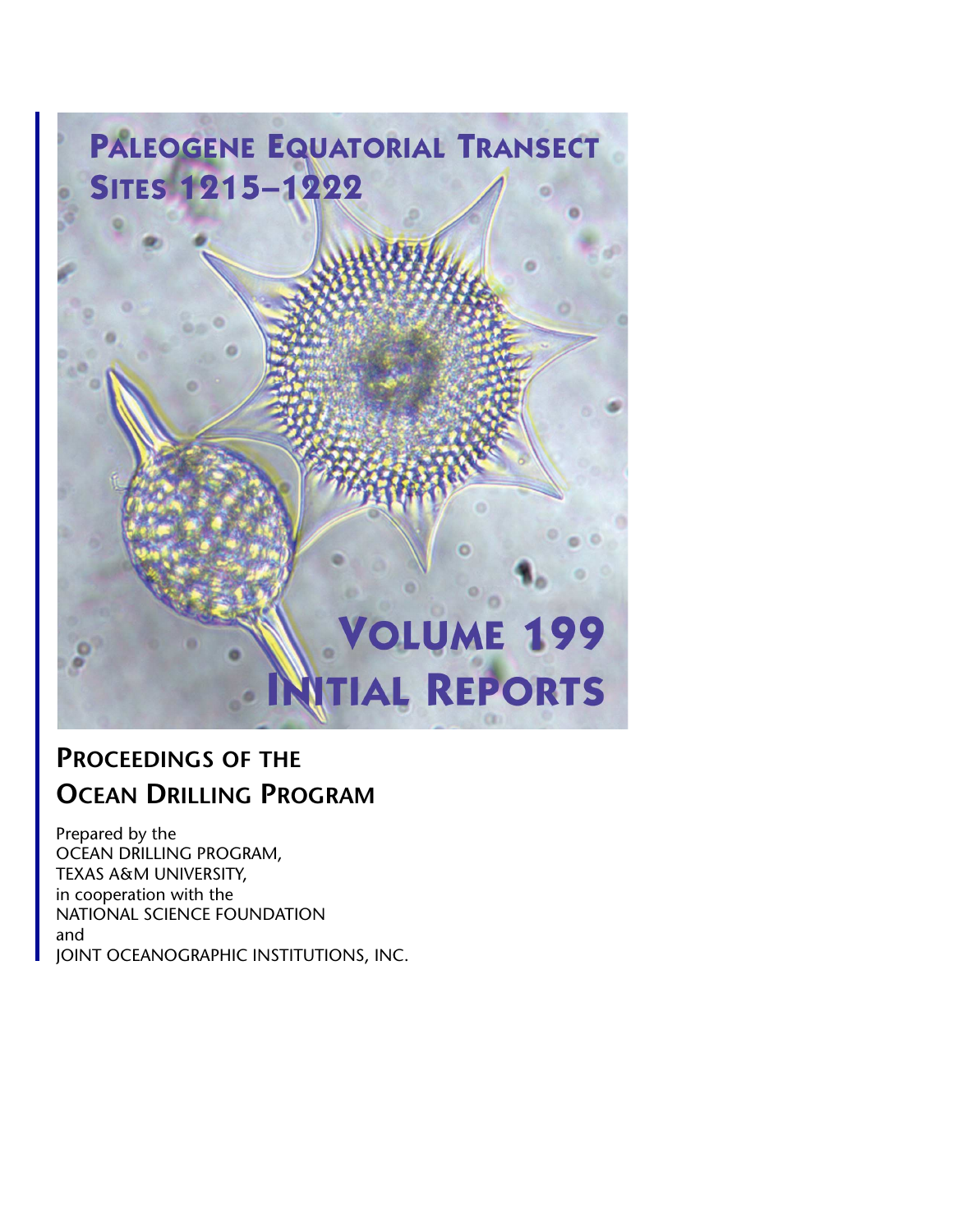# **PROCEEDINGS OF THE OCEAN DRILLING PROGRAM**

Volume 199 Initial Reports Paleogene Equatorial Transect

Covering Leg 199 of the cruises of the Drilling Vessel *JOIDES Resolution* Honolulu, Hawaii, to Honolulu, Hawaii Sites 1215–1222 23 October–16 December 2001

#### **SHIPBOARD SCIENTISTS**

Mitchell W. Lyle, Paul A. Wilson, Thomas R. Janecek, Jan Backman, William H. Busch, Helen K. Coxall, Kristina Faul, Philippe Gaillot, Steven A. Hovan, Peter Knoop, Silke Kruse, Luca Lanci, Caroline Lear, Theodore C. Moore, Catherine A. Nigrini, Hiroshi Nishi, Ritsuo Nomura, Richard D. Norris, Heiko Pälike, Josep M. Parés, Lacie Quintin, Isabella Raffi, Brice R. Rea, David K. Rea, Torsten H. Steiger, Aradhna Tripati, Michael D. Vanden Berg, Bridget Wade

**SHIPBOARD STAFF SCIENTIST** Thomas R. Janecek

Mary Chapman **Nancy H. Luedke** Patrick H. Edwards Patrick H. Edwards

**VOLUME EDITOR VOLUME GRAPHIC DESIGNER VOLUME PRODUCTION EDITOR**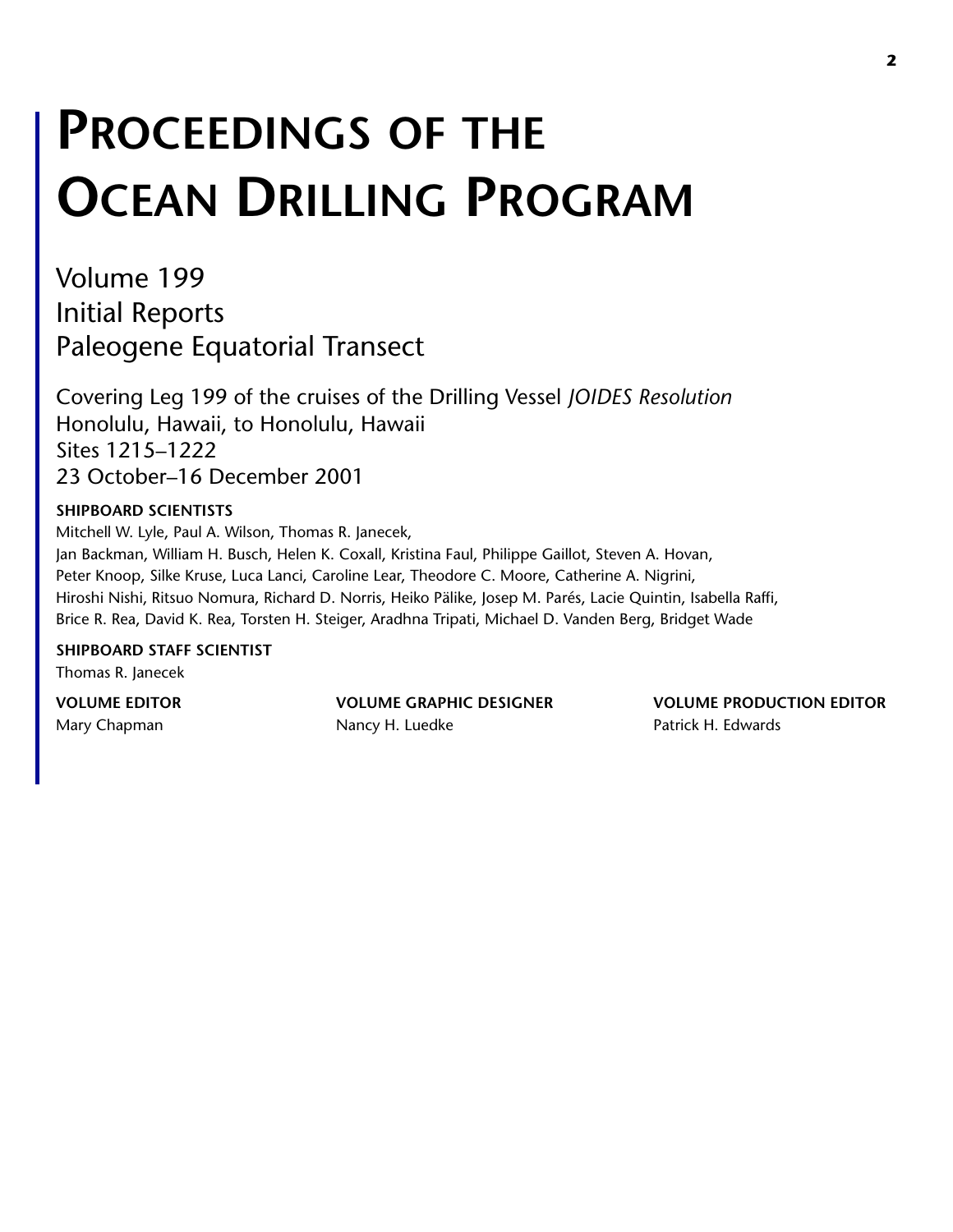#### **Reference to the whole or to part of this volume should be made as follows:**

#### **Print citation for Chapter 1:**

Shipboard Scientific Party, 2002. Leg 199 summary. *In* Lyle, M.W., Wilson, P.A., Janecek, T.R., et al., *Proc. ODP, Init. Repts.,* 199: College Station TX (Ocean Drilling Program), 1–87.

#### **CD-ROM volume citation:**

Lyle, M.W., Wilson, P.A., Janecek, T.R., et al., 2002. *Proc. ODP, Init. Repts.,* 199 [CD-ROM]. Available from: Ocean Drilling Program, Texas A&M University, College Station TX 77845-9547, USA.

#### **CD-ROM chapter citation:**

Shipboard Scientific Party, 2002. Site 1215. *In* Lyle, M.W., Wilson, P.A., Janecek, T.R., et al., *Proc. ODP, Init. Repts.,* 199, 1–59 [CD-ROM]. Available from: Ocean Drilling Program, Texas A&M University, College Station TX 77845-9547, USA.

This volume also appears on the World Wide Web. See **[www-odp.tamu.edu/publications](http://www-odp.tamu.edu/publications)** for Web citation formats**.**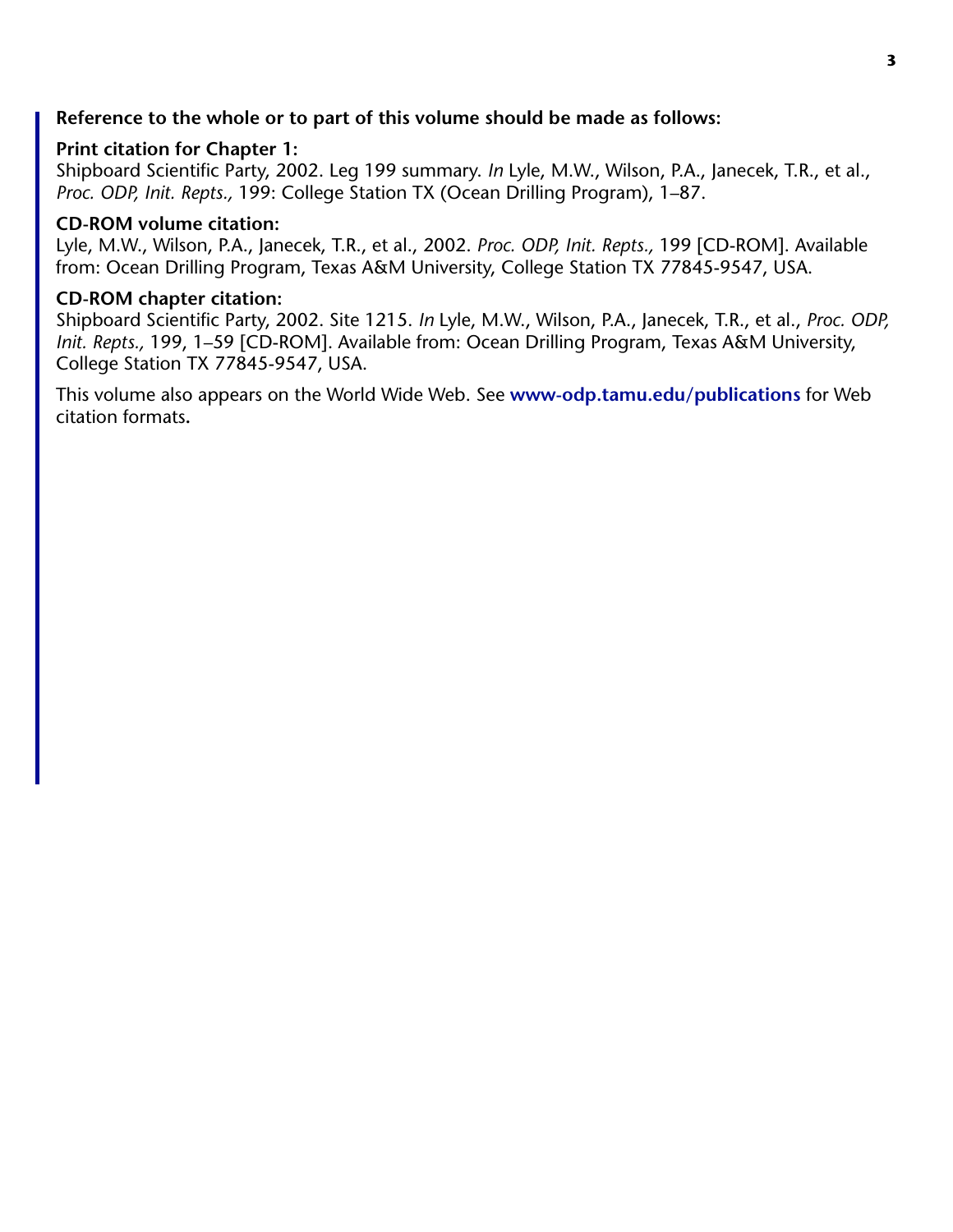#### **Effective publication dates of ODP** *Proceedings*

According to the International Code of Zoological Nomenclature, the date of publication of a work and of a contained name or statement affecting nomenclature is the date on which the publication was mailed to subscribers, placed on sale, or when the whole edition is distributed free of charge, mailed to institutions and individuals to whom free copies are distributed. The mailing date, *not the printing date,* is the correct one.

The printing date of this volume: November 2002

The mailing dates of recent *Proceedings of the Ocean Drilling Program:* Volume 196 (*Initial Reports*): May 2002

Volume 197 (*Initial Reports*): August 2002 Volume 198 (*Initial Reports*): October 2002

Volume 172 (*Scientific Results*): September 2001

Volume 175 (*Scientific Results*): March 2002

Volume 180 (*Scientific Results*): September 2002

Copies of this publication may be obtained from Publications Distribution Center, Ocean Drilling Program, Texas A&M University, 1000 Discovery Drive, College Station TX 77845-9547, USA. See the ODP publication list at **[www-odp.tamu.edu/publications](http://www-odp.tamu.edu/publications)** or contact ODP for prices and ordering information. Orders for copies require advance payment.

#### **ISSN**

Book: 0884-5883; CD-ROM: 1096-2522; World Wide Web: 1096-2158 Library of Congress 87-642-462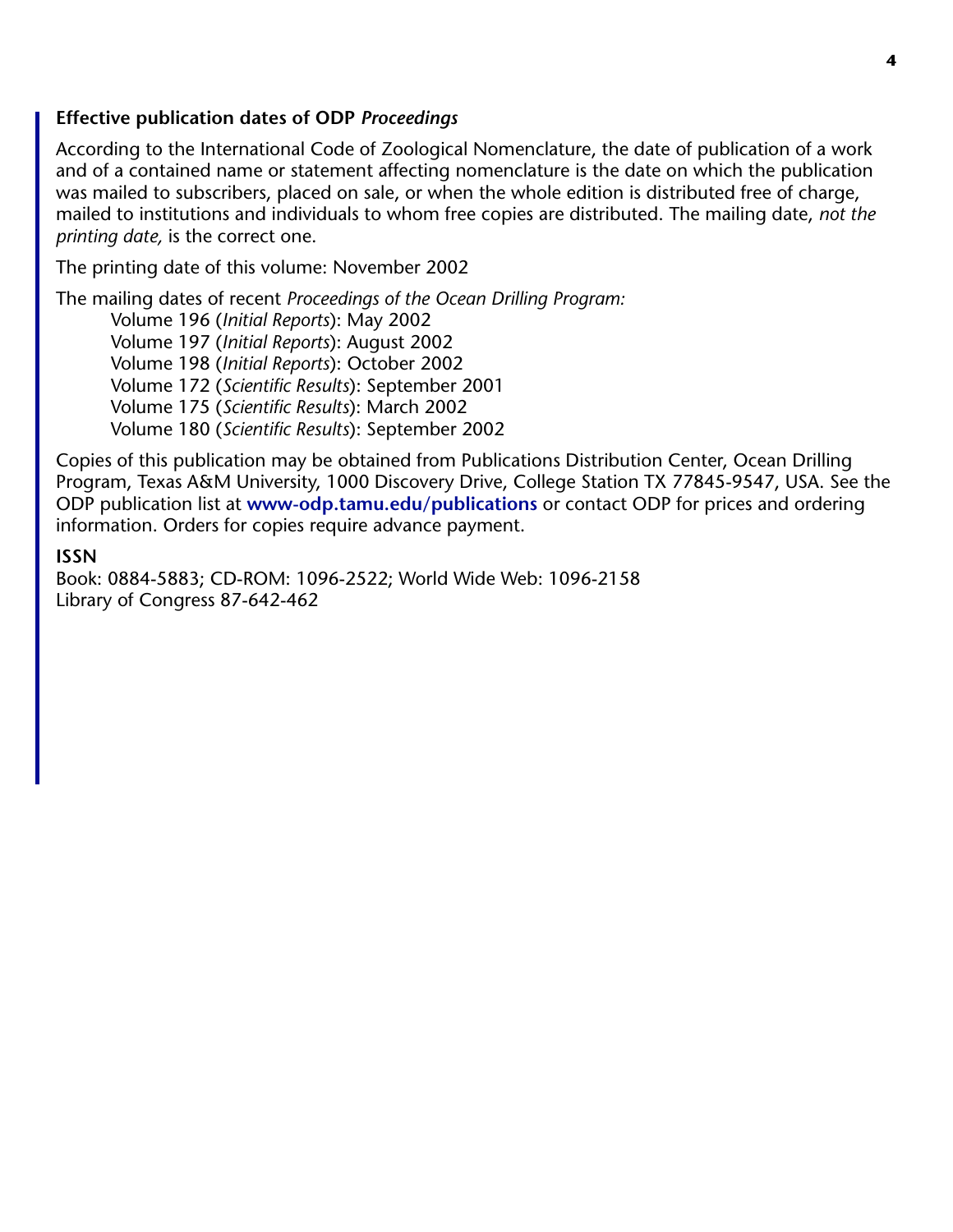### <span id="page-4-0"></span>**PUBLISHER'S NOTES**

This volume also appears on the World Wide Web. Any scientific corrections, revisions, or additions will be noted in the chapter (see "Chapter Notes") at **[www-odp.tamu.edu/publications](http://www-odp.tamu.edu/publications)**.

This publication was prepared by the Ocean Drilling Program, Texas A&M University, as an account of work performed under the international Ocean Drilling Program, which is managed by Joint Oceanographic Institutions, Inc., under contract with the National Science Foundation. Funding for the program was provided by the following agencies at the time of this cruise:

Australia/Canada/Chinese Taipei/Korea Consortium for Ocean Drilling: Department of Primary Industries and Energy (Australia), Natural Resources Canada, National Taiwan University in Taipei, and Korean Institute for Geology, Mining and Minerals

Deutsche Forschungsgemeinschaft (Federal Republic of Germany)

European Science Foundation Consortium for Ocean Drilling (Belgium, Denmark, Finland, Iceland, Ireland, Italy, The Netherlands, Norway, Portugal, Spain, Sweden, and Switzerland)

Institut National des Sciences de l'Univers–Centre National de la Recherche Scientifique (INSU-CNRS) (France)

Marine High-Technology Bureau of the State Science and Technology Commission of the People's Republic of China

National Science Foundation (United States)

Natural Environment Research Council (United Kingdom)

University of Tokyo, Ocean Research Institute (Japan)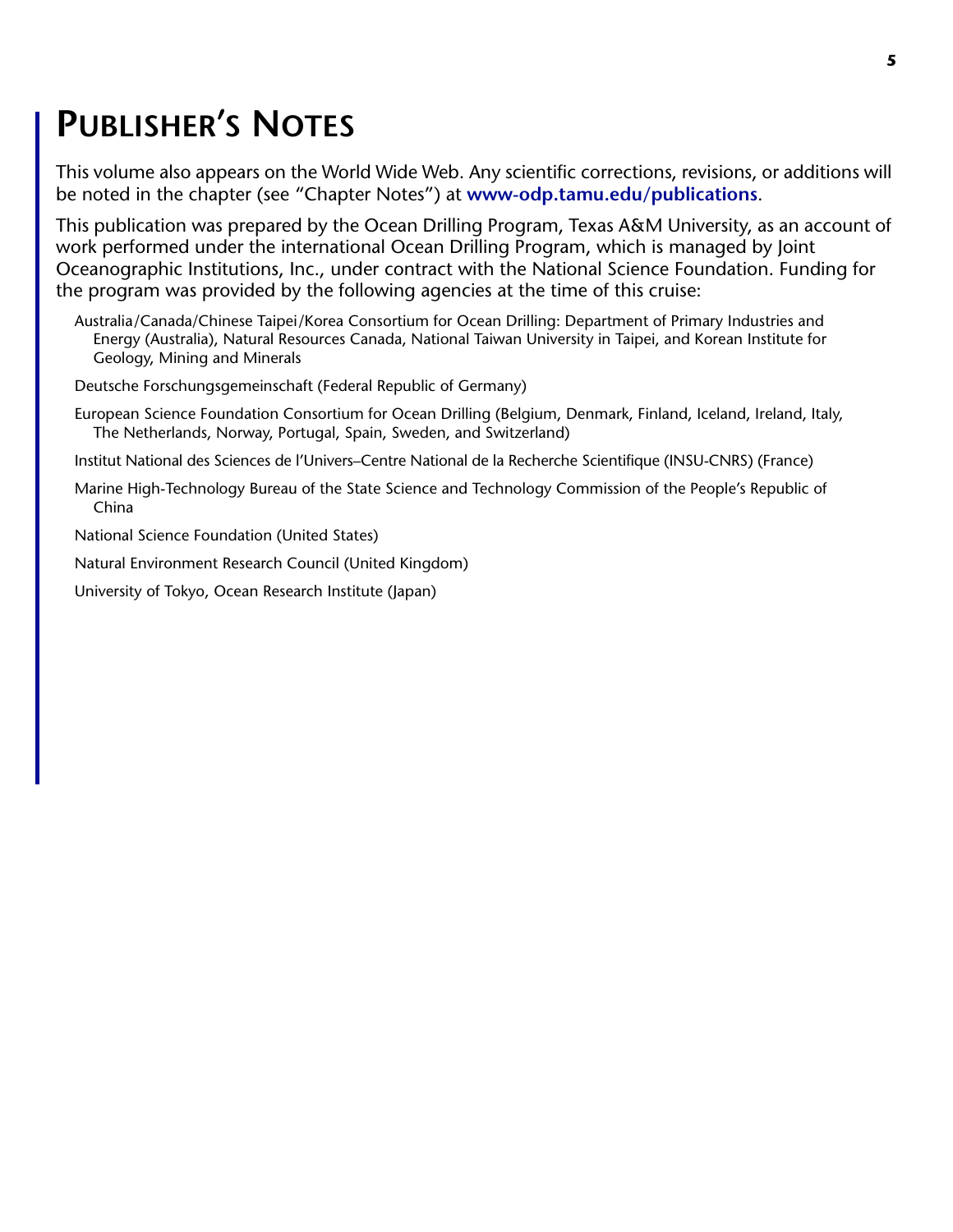Any opinions, findings, and conclusions or recommendations expressed in this publication are those of the author(s) and do not necessarily reflect the views of the National Science Foundation, the participating agencies, Joint Oceanographic Institutions, Inc., Texas A&M University, or Texas A&M Research Foundation.

Abbreviations for names of organizations and publications in ODP reference lists follow the style given in *Chemical Abstracts Service Source Index* (published by American Chemical Society).

The bulk of the shipboard-collected data from this leg is available on the World Wide Web and is accessible at **[www-odp.tamu.edu/database](http://www-odp.tamu.edu/database)**. If you cannot access this site or need additional data, please contact the ODP Data Librarian, Ocean Drilling Program, Texas A&M University, College Station TX 77845-9547, USA. E-mail: **[database@odpemail.tamu.edu](mailto:database@odpemail.tamu.edu)**.

Supplemental data on the volume CD-ROM were provided by the authors and may not conform to ODP publication formats.

Some close-up photographs of very dark cores have been tonally enhanced to better illustrate particular features of interest.

A site map showing the drilling locations for this leg and maps showing the drilling locations of all Ocean Drilling Program (ODP) and Deep Sea Drilling Project (DSDP) drilling sites are available on the volume CD-ROM in PDF format. These maps were produced using Generic Mapping Tools (GMT) of Paul Wessel and Walter H.F. Smith (**[gmt.soest.hawaii.edu](http://gmt.soest.hawaii.edu)**).

Cover photograph is of middle Eocene radiolarians from ODP Site 1217, Leg 199. Radiolarian oozes are the characteristic sediment of the Eocene in the eastern equatorial Pacific. Image taken by Isabella Raffi.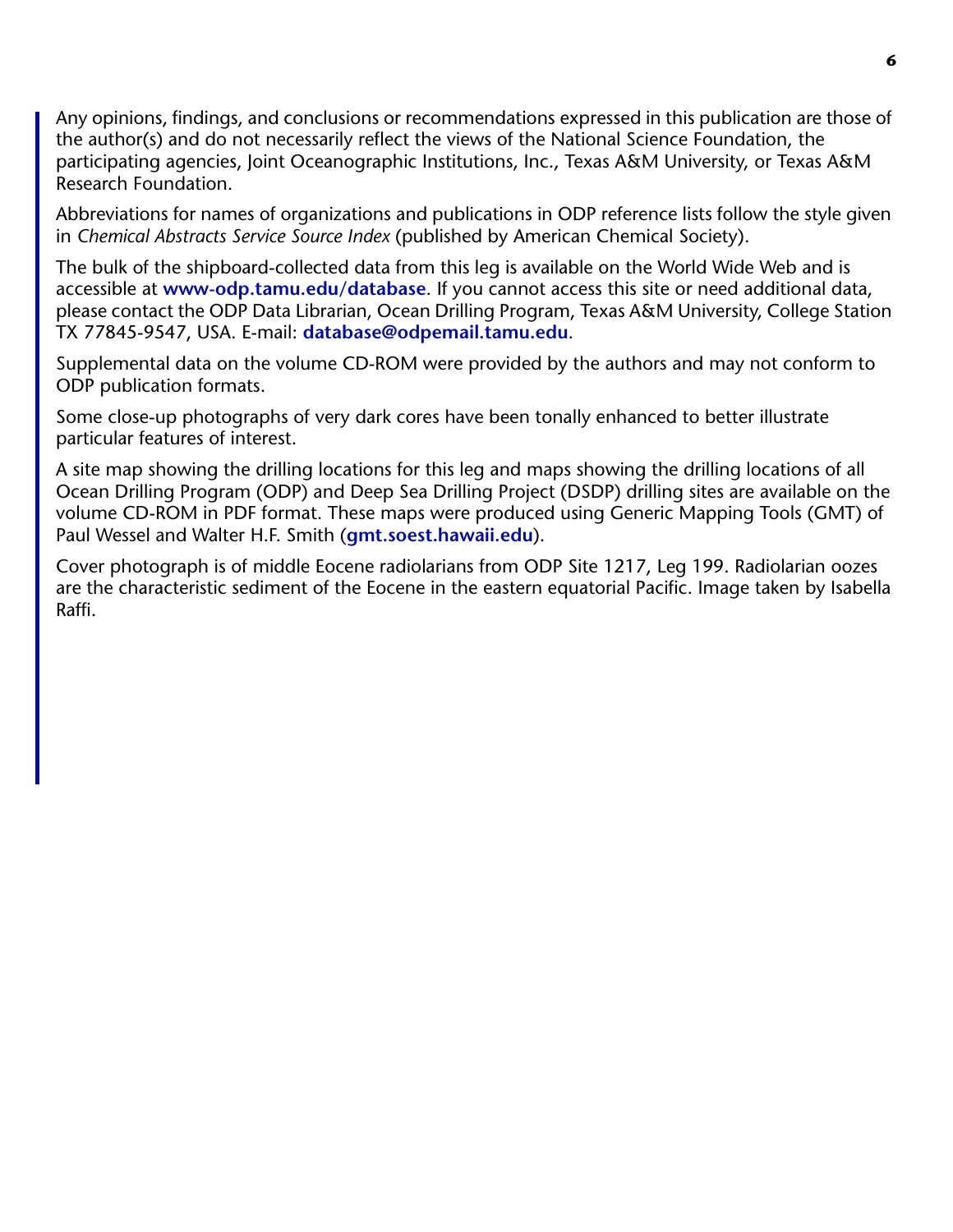### **FOREWORD**

### **BY JOINT OCEANOGRAPHIC INSTITUTIONS, INC.**

This volume presents scientific and engineering results from the Ocean Drilling Program (ODP). These results address the scientific and technical goals of the program, which are focused on the study of the dynamics of Earth's interior and environment, the evolution of oceanic crust, and the fluctuations of climate. In addition, study of the Earth's deep biosphere is an emergent research objective.

ODP, an international partnership of scientists and research institutions from 22 countries, operates the drillship *JOIDES Resolution*. This state-of-the-art research vessel contains eight levels of laboratories and other scientific facilities required for carrying out the program's objectives.

The management of ODP involves a partnership of scientists and governments. International oversight and coordination are provided by the ODP Council, which is made up of representatives from the member countries. Overall scientific and management guidance is provided by representatives from the Joint Oceanographic Institutions for Deep Earth Sampling (JOIDES).

Joint Oceanographic Institutions, Inc. (JOI), a nonprofit consortium of 18 U.S. oceanographic institutions, serves as the National Science Foundation's prime contractor for ODP. JOI implements scientific objectives, plans, and recommendations of the JOIDES committees through major subcontracts to Texas A&M University (TAMU) for science operations and to Lamont-Doherty Earth Observatory (LDEO) of Columbia University for geochemical and geophysical well-logging services.

JOI, TAMU, and LDEO have worked together successfully for many years to manage the Ocean Drilling Program. We look forward to many exciting discoveries and continued international collaboration as we further our scientific mission, especially the planning for the future of ocean drilling beyond 2003.

Steven R. Bohlen

President of the Joint Oceanographic Institutions and Executive Director of the Ocean Drilling Programs Washington, D.C.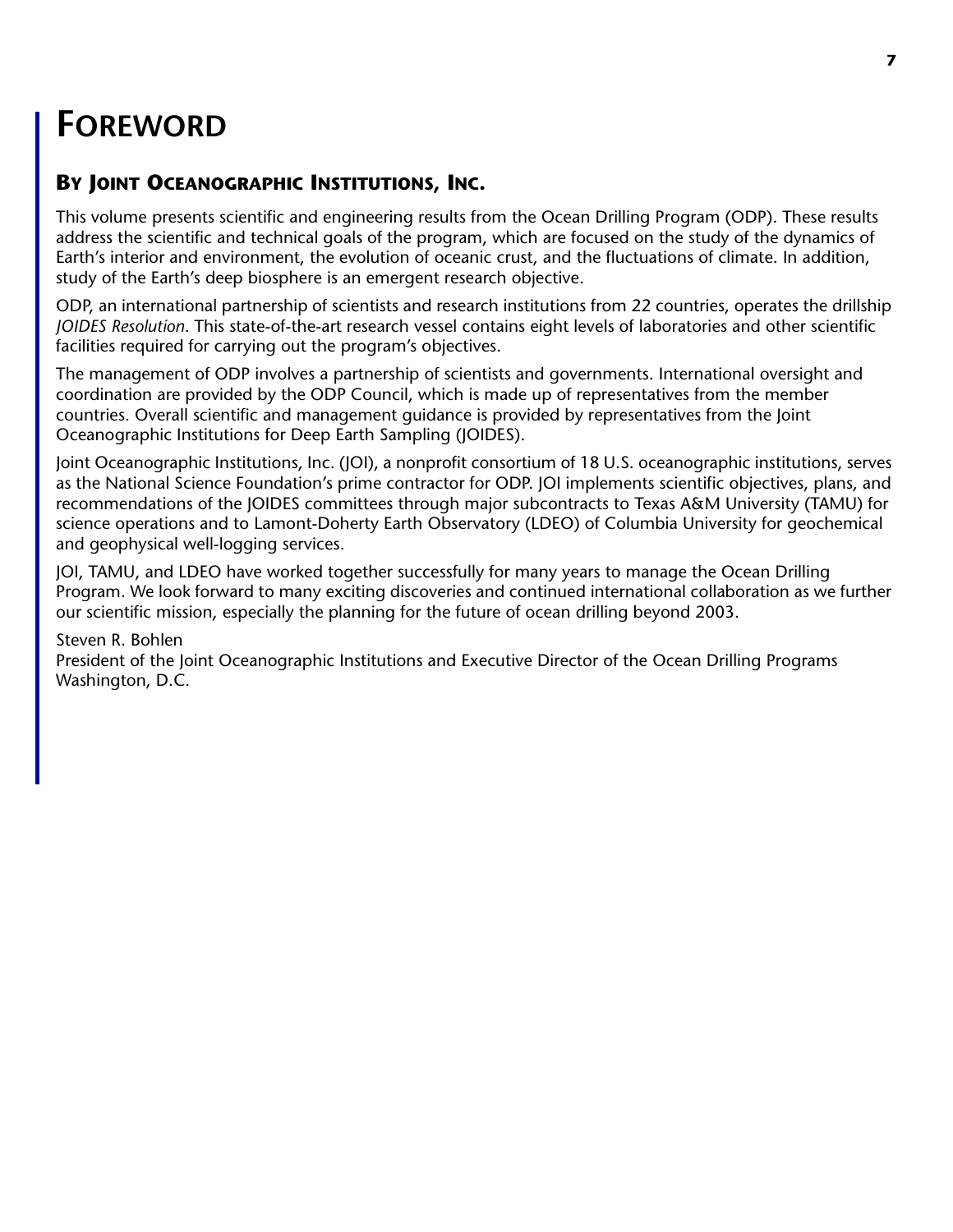### **OCEAN DRILLING PROGRAM\***

**National Science Foundation 4201 Wilson Boulevard Arlington VA 22230, USA Tel: (703) 306-1581; Fax: (703) 306-0390 Web site: [www.nsf.gov](http://www.nsf.gov/)**

#### **MEMBER ORGANIZATIONS OF THE JOINT OCEANOGRAPHIC INSTITUTIONS FOR DEEP EARTH SAMPLING (JOIDES)**

Columbia University, Lamont-Doherty Earth **Observatory** 

Florida State University

Oregon State University, College of Oceanic and Atmospheric Sciences

Pennsylvania State University, College of Earth and Mineral Sciences

Rutgers, The State University of New Jersey, Institute of Marine and Coastal Sciences and Faculty of Arts and Sciences

Stanford University, School of Earth Sciences

Texas A&M University, College of Geosciences

University of California at San Diego, Scripps Institution of Oceanography

University of California, Santa Cruz

University of Florida

University of Hawaii, School of Ocean and Earth Science and Technology

University of Miami, Rosenstiel School of Marine and Atmospheric Science

University of Michigan, College of Literature, Science, and the Arts

University of Rhode Island, Graduate School of **Oceanography** 

University of South Florida, College of Marine Science

University of Texas at Austin, Institute for **Geophysics** 

\*At time of publication. See **[Publisher's Notes,](#page-4-0)** p. 5, for list of funding agencies at time of cruise. For an up-to-date list of current member organizations and office contact information, see the ODP Web site: **[www.oceandrilling.org.](http://www.oceandrilling.org/)**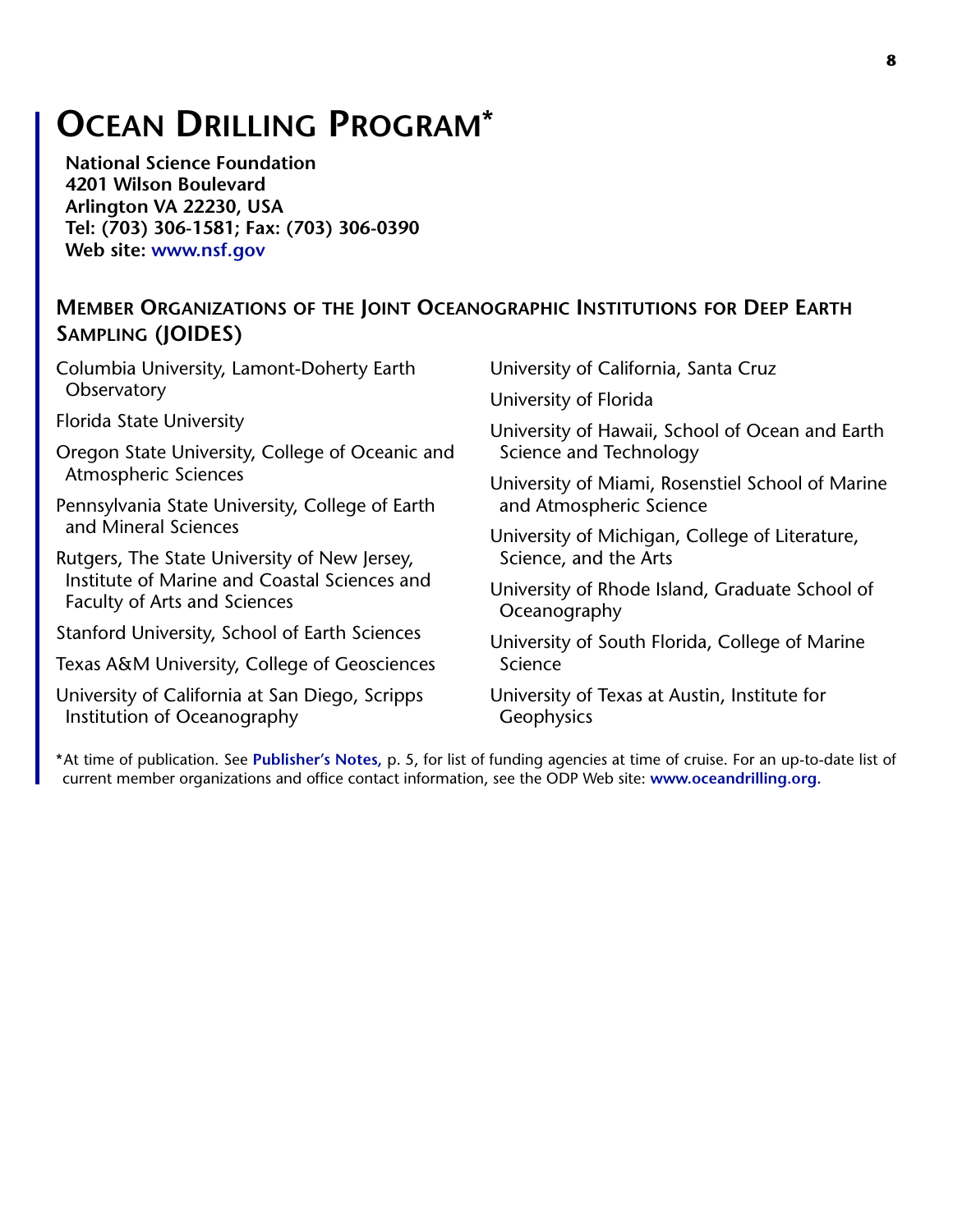University of Washington, College of Ocean and Fishery Sciences

Woods Hole Oceanographic Institution

Australia/Canada/Chinese Taipei/Korea Consortium for Ocean Drilling: Department of Primary Industries and Energy (Australia), Natural Resources Canada, National Taiwan University in Taipei, and Korean Institute for Geology, Mining and Minerals

European Science Foundation Consortium for Ocean Drilling (Belgium, Denmark, Finland, Iceland, Ireland, Italy, The Netherlands, Norway, Portugal, Spain, Sweden, and Switzerland)

Federal Republic of Germany, Bundesanstalt für Geowissenschaften und Rohstoffe

France, Institut National des Sciences de l'Univers–Centre National de la Recherche Scientifique (INSU-CNRS)

Japan, University of Tokyo, Ocean Research Institute

People's Republic of China, Marine High-Technology Bureau of the State Science and Technology Commission of the People's Republic of China

United Kingdom, Natural Environment Research Council

**OCEAN DRILLING PROGRAM (ODP)**

Web site: **[www.oceandrilling.org](http://www.oceandrilling.org/)**

#### **ODP SCIENCE ADVISORY STRUCTURE (JOIDES)**

JOIDES Office University of Miami—RSMAS 4600 Rickenbacker Causeway Miami FL 33149, USA Tel: (305) 361-4668; Fax: (305) 361-4632 E-mail: **[joides@rsmas.miami.edu](mailto:joides@rsmas.miami.edu)** Web site: **[joides.rsmas.miami.edu](http://joides.rsmas.miami.edu)**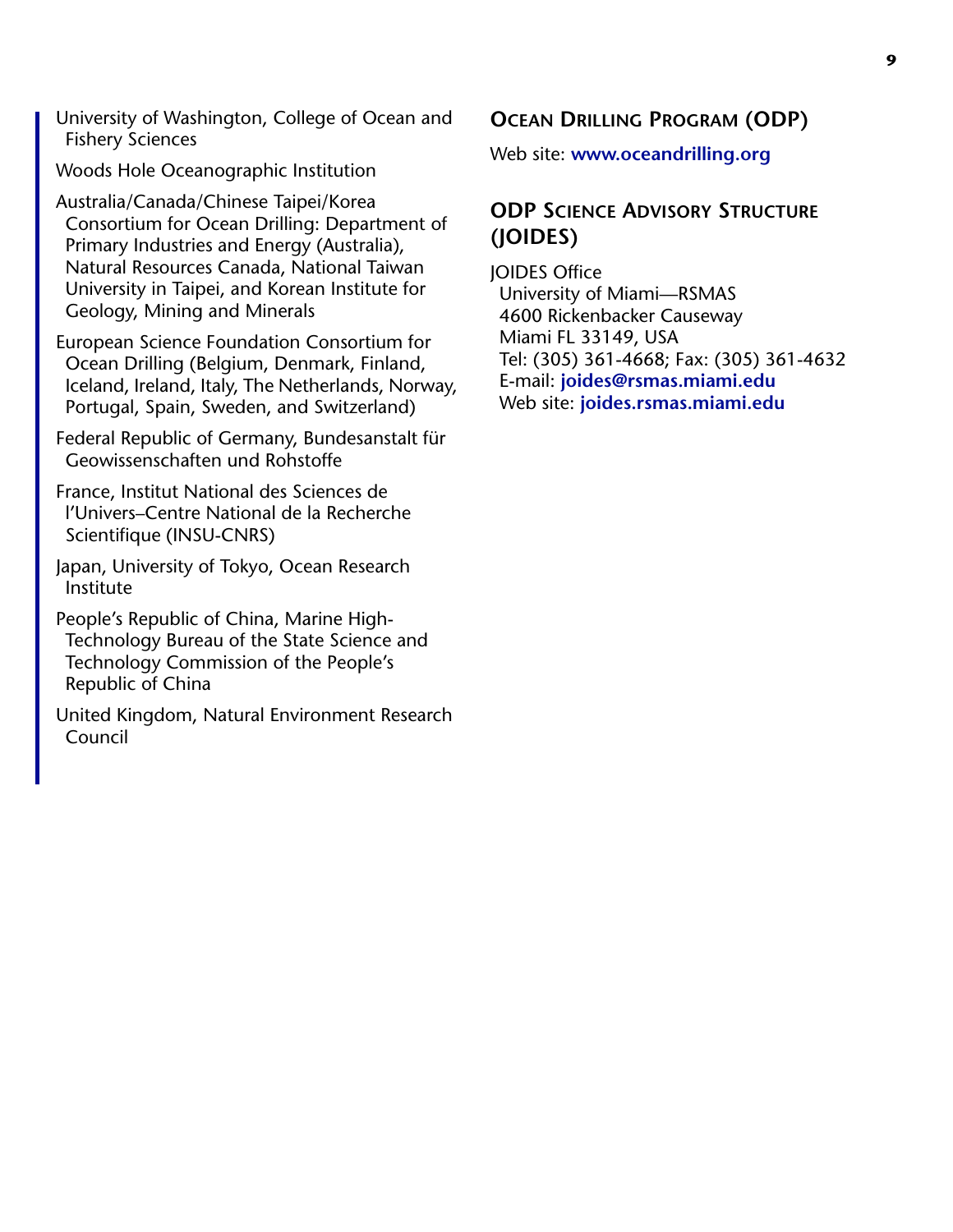#### **ODP PROGRAM MANAGER**

Joint Oceanographic Institutions, Inc. 1755 Massachusetts Avenue, NW, Suite 700 Washington DC 20036-2102, USA Tel: (202) 232-3900; Fax: (202) 462-8754 E-mail: **[joi@joiscience.org](mailto:joi@joiscience.org)** Web site: **[www.joiscience.org](http://www.joiscience.org)**

#### **ODP SCIENCE OPERATOR**

Ocean Drilling Program Texas A&M University 1000 Discovery Drive College Station TX 77845-9547, USA Tel: (979) 845-2673; Fax: (979) 845-4857 E-mail: **[odp@odpemail.tamu.edu](mailto:odp@odpemail.tamu.edu)** Web site: **[www-odp.tamu.edu](http://www-odp.tamu.edu/)**

#### **ODP LOGGING SERVICES OPERATOR**

Borehole Research Group Lamont-Doherty Earth Observatory of Columbia University PO Box 1000, 61 Route 9W Palisades NY 10964, USA Tel: (845) 365-8341; Fax: (845) 365-3182 E-mail: **[borehole@ldeo.columbia.edu](mailto:borehole@ldeo.columbia.edu)** Web site: **[www.ldeo.columbia.edu/BRG/ODP](http://www.ldeo.columbia.edu/BRG/ODP)**

#### **ODP SITE SURVEY DATA BANK**

Lamont-Doherty Earth Observatory of Columbia University PO Box 1000, 61 Route 9W Palisades NY 10964, USA Tel: (845) 365-8542; Fax: (845) 365-8159 E-mail: **[odp@ldeo.columbia.edu](mailto:odp@ldeo.columbia.edu)** Web site: **[www.ldeo.columbia.edu/databank](http://www.ldeo.columbia.edu/databank)**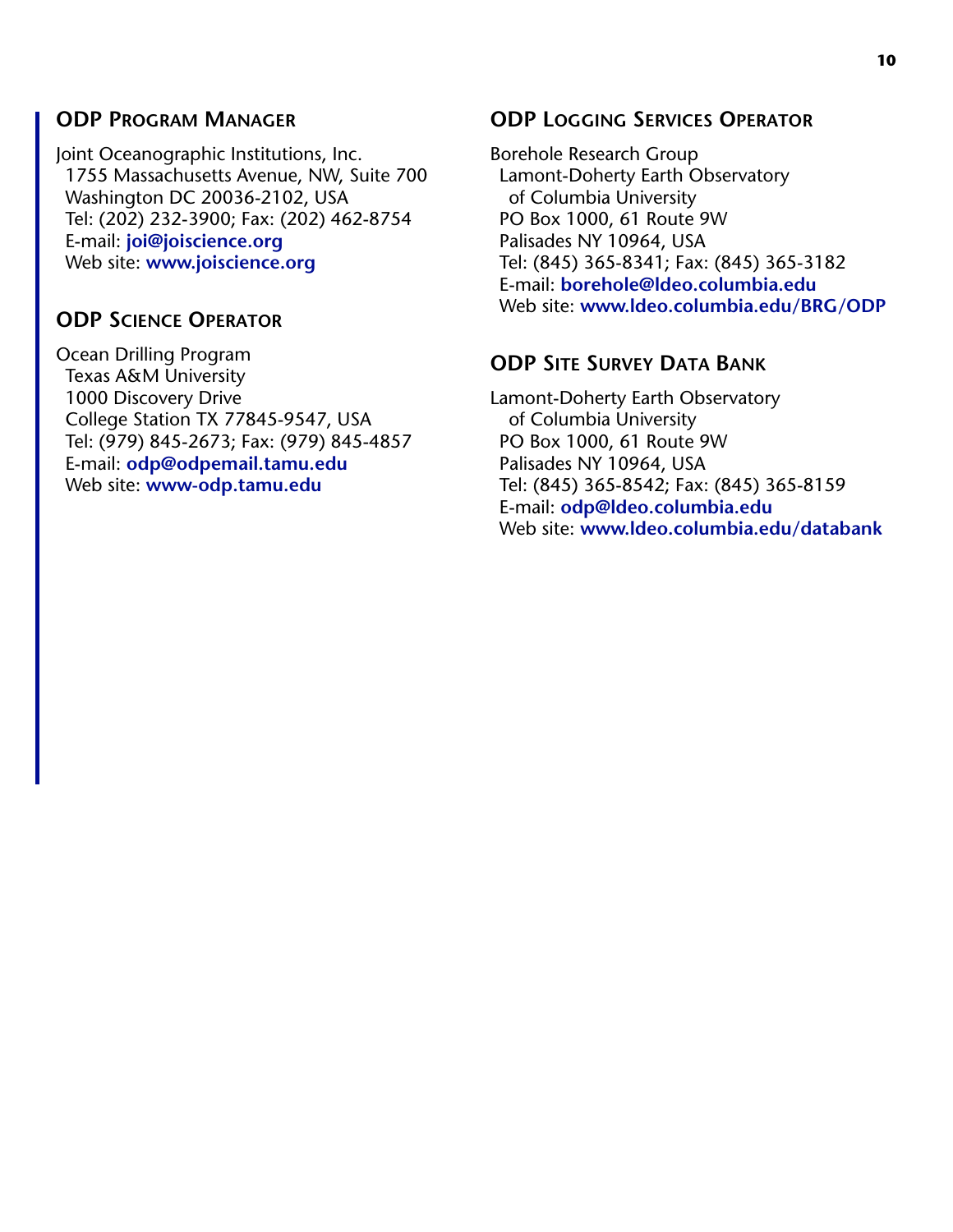### **LEG 199 PARTICIPANTS\***

#### **SHIPBOARD SCIENTIFIC PARTY**

**Mitchell W. Lyle Co-Chief Scientist** Center for Geophysical Investigation of Shallow Subsurface and Department of Geoscience Boise State University 1910 University Drive MS 1536 Boise ID 83725-1536 USA **[mlyle@cgiss.boisestate.edu](mailto:mlyle@cgiss.boisestate.edu)**

**Paul A. Wilson Co-Chief Scientist** Southampton Oceanography Centre School of Ocean and Earth Science European Way Southampton SO14 3ZH United Kingdom **[paw1@soc.soton.ac.uk](mailto:paw1@soc.soton.ac.uk)**

#### **Thomas R. Janecek Staff Scientist/Stratigraphic Correlator** Antarctic Research Facility

Florida State University 108 Carraway Building Tallahassee FL 32306-4100 USA **[janecek@gly.fsu.edu](mailto:janecek@gly.fsu.edu)**

**Jan Backman Paleontologist (nannofossils)** Department of Geology and Geochemistry Stockholm University 10691 Stockholm Sweden **[backman@geo.su.se](mailto:backman@geo.su.se)**

**William H. Busch Physical Properties Specialist** Department of Geology and Geophysics University of New Orleans 2000 Lakeshore Drive New Orleans LA 70148 USA **[wbusch@uno.edu](mailto:wbusch@uno.edu)**

\*Addresses at time of cruise, except where updated by the leg participants before publication.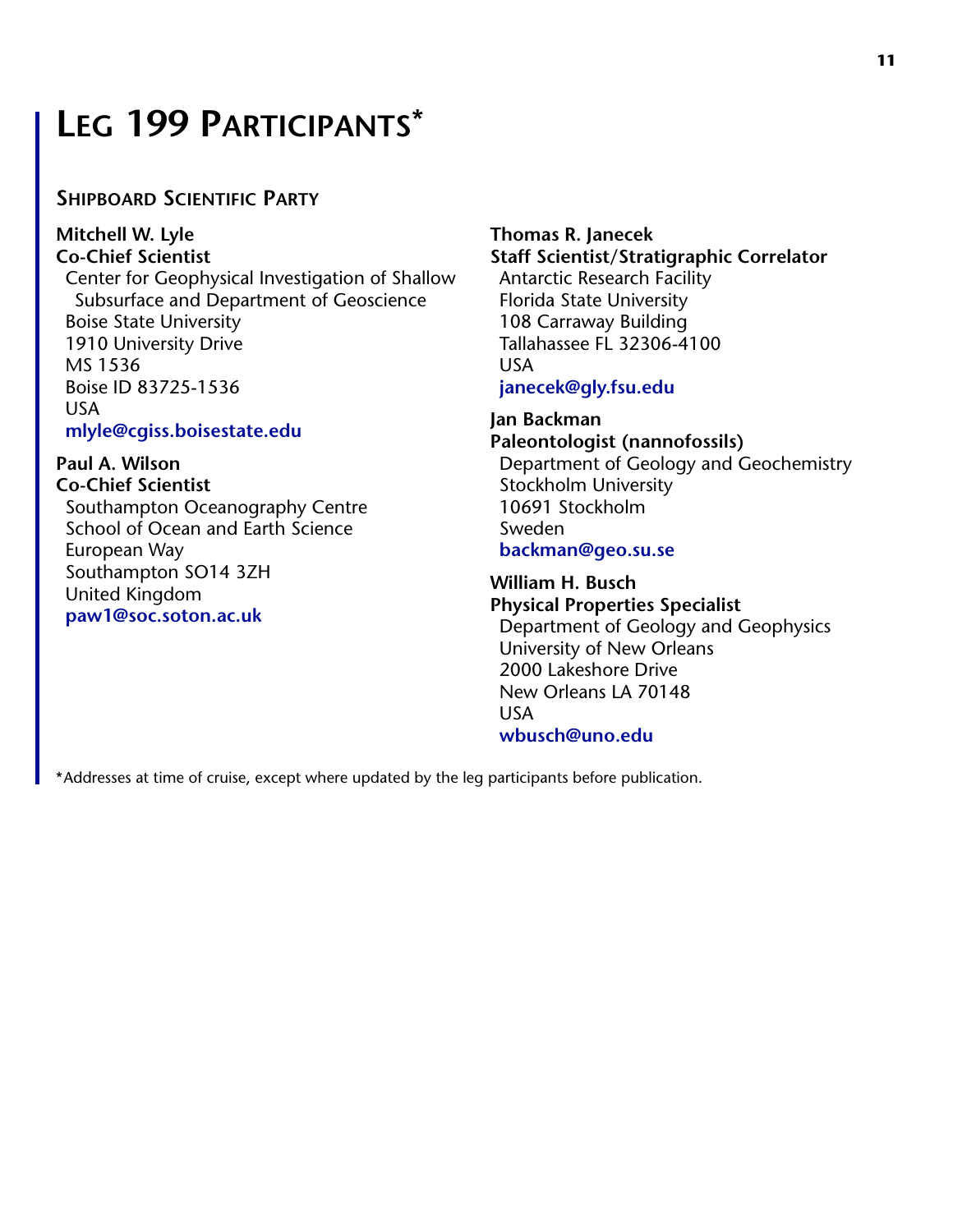**Helen K. Coxall Paleontologist (foraminifers)** Southampton Oceanography Centre School of Ocean and Earth Science European Way Southampton SO14 3ZH United Kingdom **[hkc@soc.soton.ac.uk](mailto:hkc@soc.soton.ac.uk)**

**Kristina Faul Inorganic Geochemist** Department of Geological and Environmental Sciences Stanford University Stanford CA 94305 **[kfaul@pangea.stanford.edu](mailto:kfaul@pangea.stanford.edu)**

**Philippe Gaillot Logging Staff Scientist** Laboratoire de Géophysique et Hydrodynamique de Forages ISTEEM UM2/UMR CNRS 5568 Place Eugene Bataillon CC056 34095 Montpellier Cedex 5 France **[gaillot@dstu.univ-montp2.fr](mailto:gaillot@dstu.univ-montp2.fr)**

**Steven A. Hovan Sedimentologist** Department of Geoscience Indiana University of Pennsylvania 114 Walsh Hall Indiana PA 15705-1087 USA **[hovan@iup.edu](mailto:hovan@iup.edu)**

**Peter Knoop JOIDES Logging Scientist** School of Information University of Michigan 1075 Beal Avenue Ann Arbor MI 48109-2112 USA **[knoop@umich.edu](mailto:knoop@umich.edu)**

**Silke Kruse Sedimentologist** Institut für Geologie, Mineralogie und Geophysik Ruhr Universität Bochum Universitätsstrasse 150 Germany **[silke.kruse@ruhr-uni-bochum.de](mailto:silke.kruse@ruhr-uni-bochum.de)**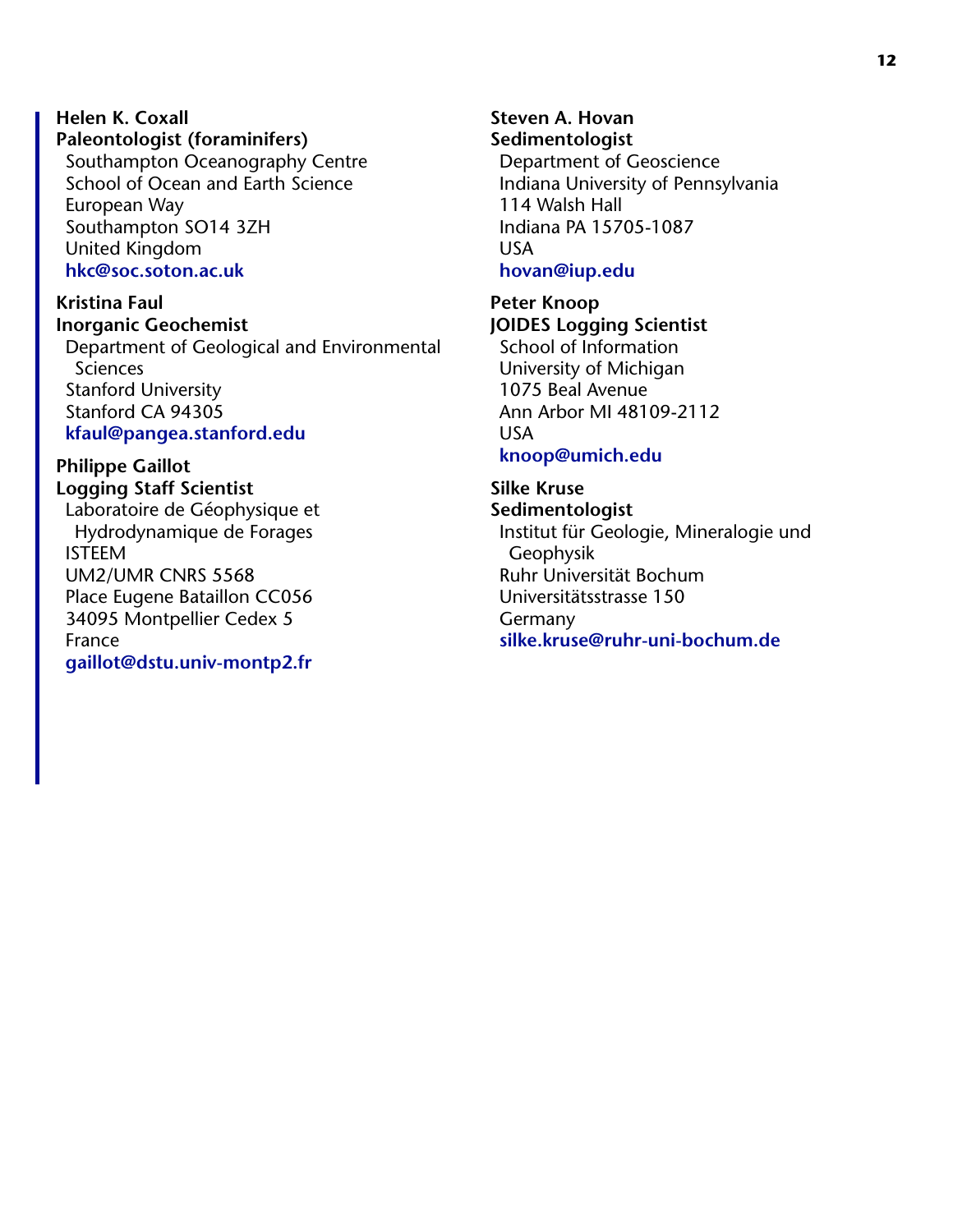**Luca Lanci Paleomagnetist** Department of Geological Sciences Rutgers, The State University of New Jersey 610 Taylor Road Piscataway NJ 08854-8066 USA **[lluca@rci.rutgers.edu](mailto:lluca@rci.rutgers.edu)**

**Caroline Lear Inorganic Geochemist**

Institute of Marine and Coastal Sciences Rutgers, The State University of New Jersey 71 Dudley Road New Brunswick NJ 08901 USA **[lear@imcs.rutgers.edu](mailto:lear@imcs.rutgers.edu)**

**Theodore C. Moore Stratigraphic Correlator** Department of Geological Sciences

<span id="page-12-0"></span>University of Michigan 2534 C.C. Little Building Ann Arbor MI 48109-1063 USA **[tedmoore@umich.edu](mailto:tedmoore@umich.edu)**

**Catherine A. Nigrini Paleontologist (radiolarians)** Department of Geological Sciences University of Michigan 2534 C.C. Little Building Ann Arbor MI 48109-1063 USA **[catherine@nigrini.net](mailto:catherine@nigrini.net)**

**Hiroshi Nishi Sedimentologist** Department of Earth Science Graduate School of Social and Cultural Studies Kyushu University 4-2-1 Ropponmatsu, Chuo-Ku Fukuoka 810-8560 Japan **[hnishi@rc.kyushu-u.ac.jp](mailto:hnishi@rc.kyushu-u.ac.jp)**

**Ritsuo Nomura Paleontologist (foraminifers)** Foraminiferal Laboratory Shimane University Faculty of Education 1060 Nishi-kawatsucho Matsue 690-8504 Japan **[nomura@edu.shimane-u.ac.jp](mailto:nomura@edu.shimane-u.ac.jp)**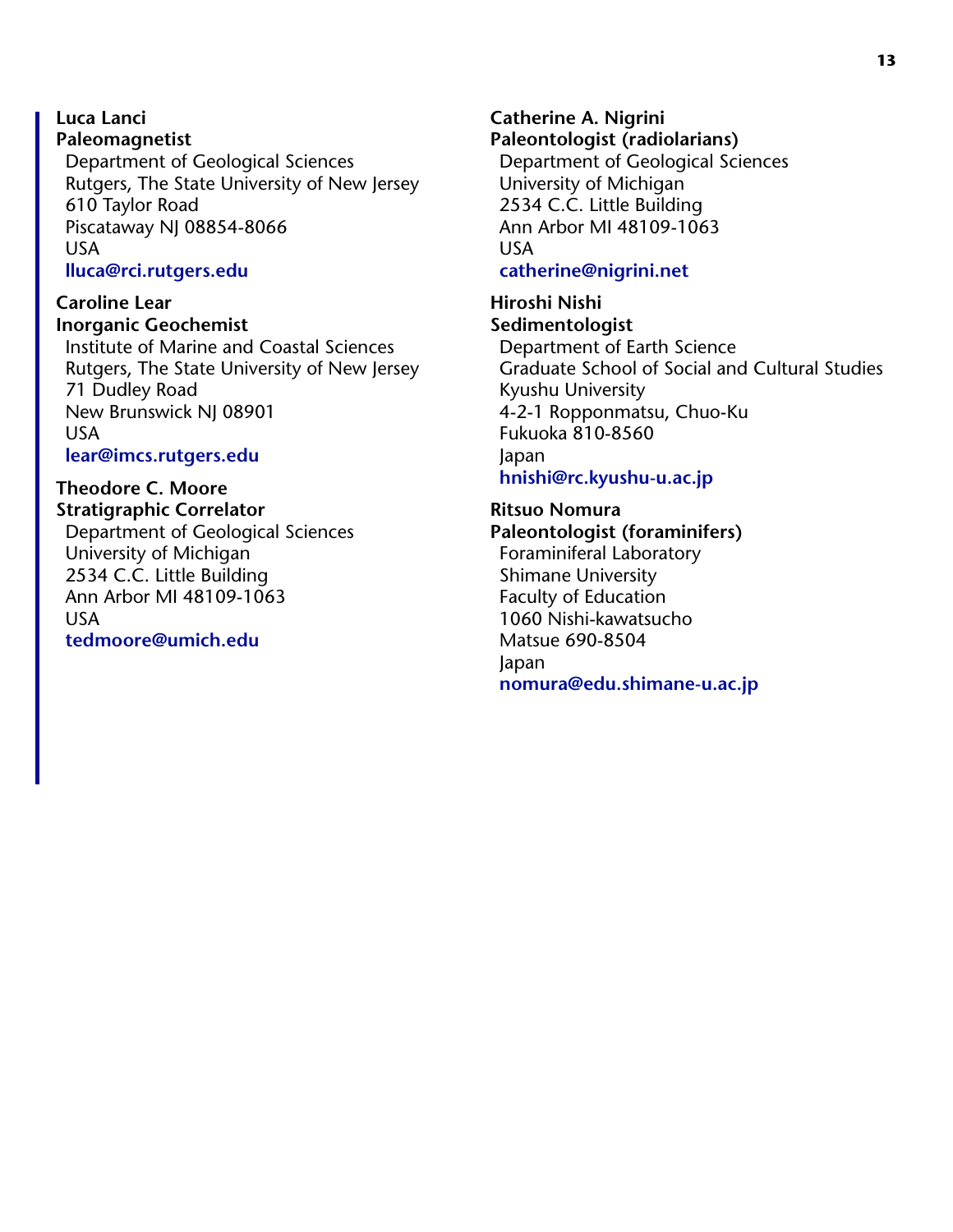#### **Richard D. Norris Paleontologist (foraminifers)**

Department of Geology and Geophysics Woods Hole Oceanographic Institution MS-23 Woods Hole MA 02543-1541 USA

Present address (4 October 2002): 308 Vaughn Hall Scripps Institution of Oceanography University of California, San Diego La Jolla CA 92093-0244 USA **[RNorris@ucsd.edu](mailto:RNorris@ucsd.edu)**

#### **Heiko Pälike Stratigraphic Correlator** Department of Earth Sciences University of Cambridge

Downing Street Cambridge CB2 3EQ United Kingdom **[hpal98@esc.cam.ac.uk](mailto:hpal98@esc.cam.ac.uk)**

Present address (18 September 2002): Department of Geology and Geochemistry Stockholm University S-10691 Stockholm Sweden **[heiko@geo.su.se](mailto:heiko@geo.su.se)**

**Josep M. Parés Paleomagnetist** Department of Geological Sciences University of Michigan 2534 C.C. Little Building Ann Arbor MI 48109-1063 USA **[jmpares@umich.edu](mailto:jmpares@umich.edu)**

#### **Lacie Quintin Inorganic Geochemist** Department of Earth Sciences Boston University 685 Commonwealth Avenue Boston MA 02215 USA

#### **[quintin@bu.edu](mailto:quintin@bu.edu)**

#### **Isabella Raffi Paleontologist (nannofossils)**

Dipartimento di Scienze della Terra Universitá "G. D'Annunzio" Campus Universitario via dei Vestini 31 66013 Chieti Scalo Italy **[raffi@unich.it](mailto:raffi@unich.it)**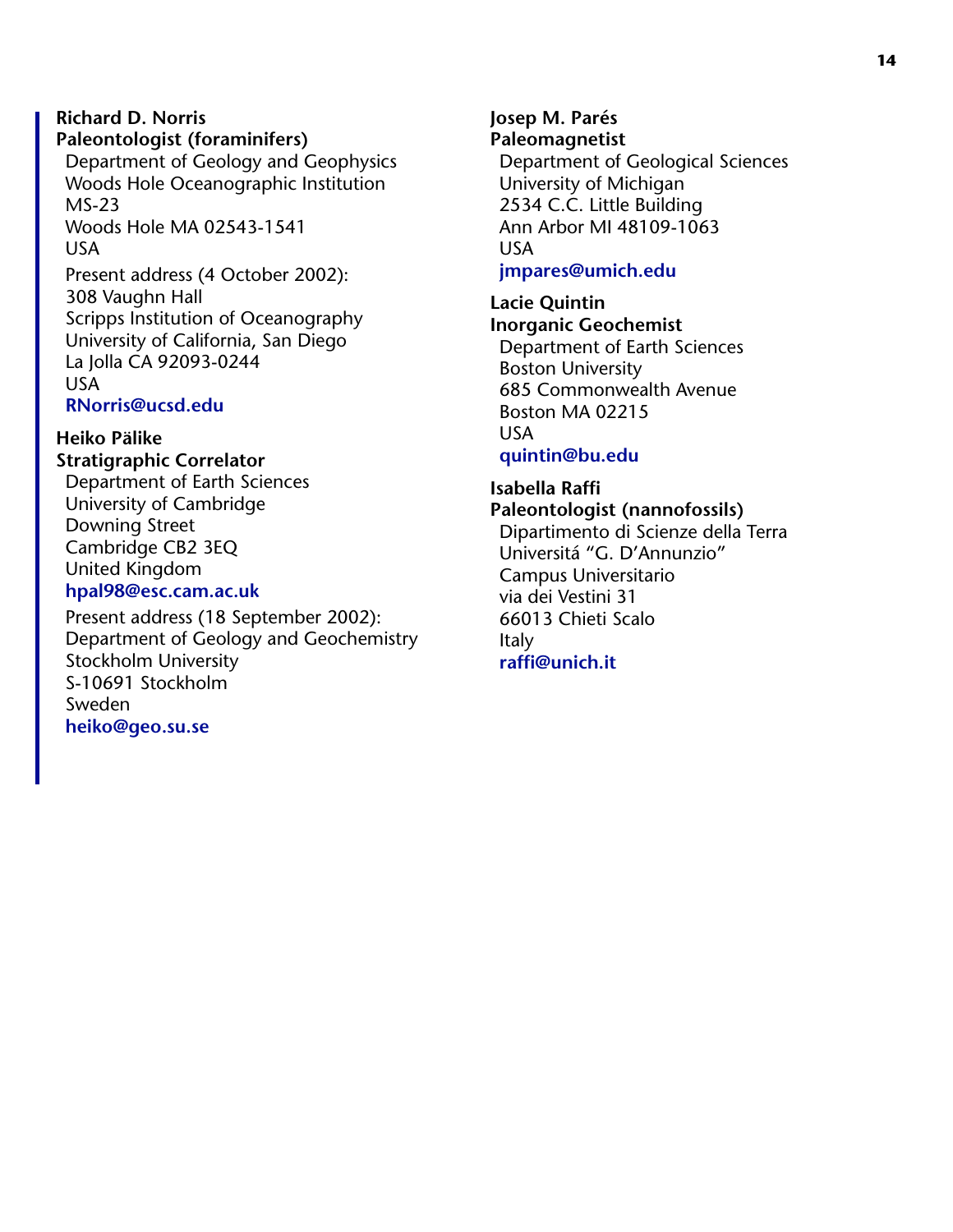**Brice R. Rea Logging Trainee** Department of Geology University of Leicester University Road Leicester LE1 7RH United Kingdom **[brr2@le.ac.uk](mailto:brr2@le.ac.uk)**

**David K. Rea Sedimentologist** Department of Geological Sciences University of Michigan 2534 C.C. Little Building Ann Arbor MI 48109-1063 USA

**[davidrea@umich.edu](mailto:davidrea@umich.edu)**

#### **Torsten H. Steiger Sedimentologist**

Institut für Paläontologie und Historische **Geologie** Ludwig-Maximilians-Universität München Richard-Wagner-Strasse 10 80333 München Germany **[100425.1104@compuserve.com](mailto:100425.1104@compuserve.com)**

**Aradhna Tripati Sedimentologist** Earth Sciences Department University of California, Santa Cruz 1156 High Street Santa Cruz CA 95064 USA **[ripple@es.ucsc.edu](mailto:ripple@es.ucsc.edu)**

**Michael D. Vanden Berg Physical Properties Specialist** Department of Geology and Geophysics University of Utah 135 South 1460 East, Room 719 Salt Lake City UT 84112 USA **[mvandenberg@mines.utah.edu](mailto:mvandenberg@mines.utah.edu)**

**Bridget Wade Sedimentologist** Department of Geology and Geophysics University of Edinburgh Grant Institute West Mains Road Edinburgh EH9 3JW United Kingdom **[bwade@glg.ed.ac.uk](mailto:bwade@glg.ed.ac.uk)**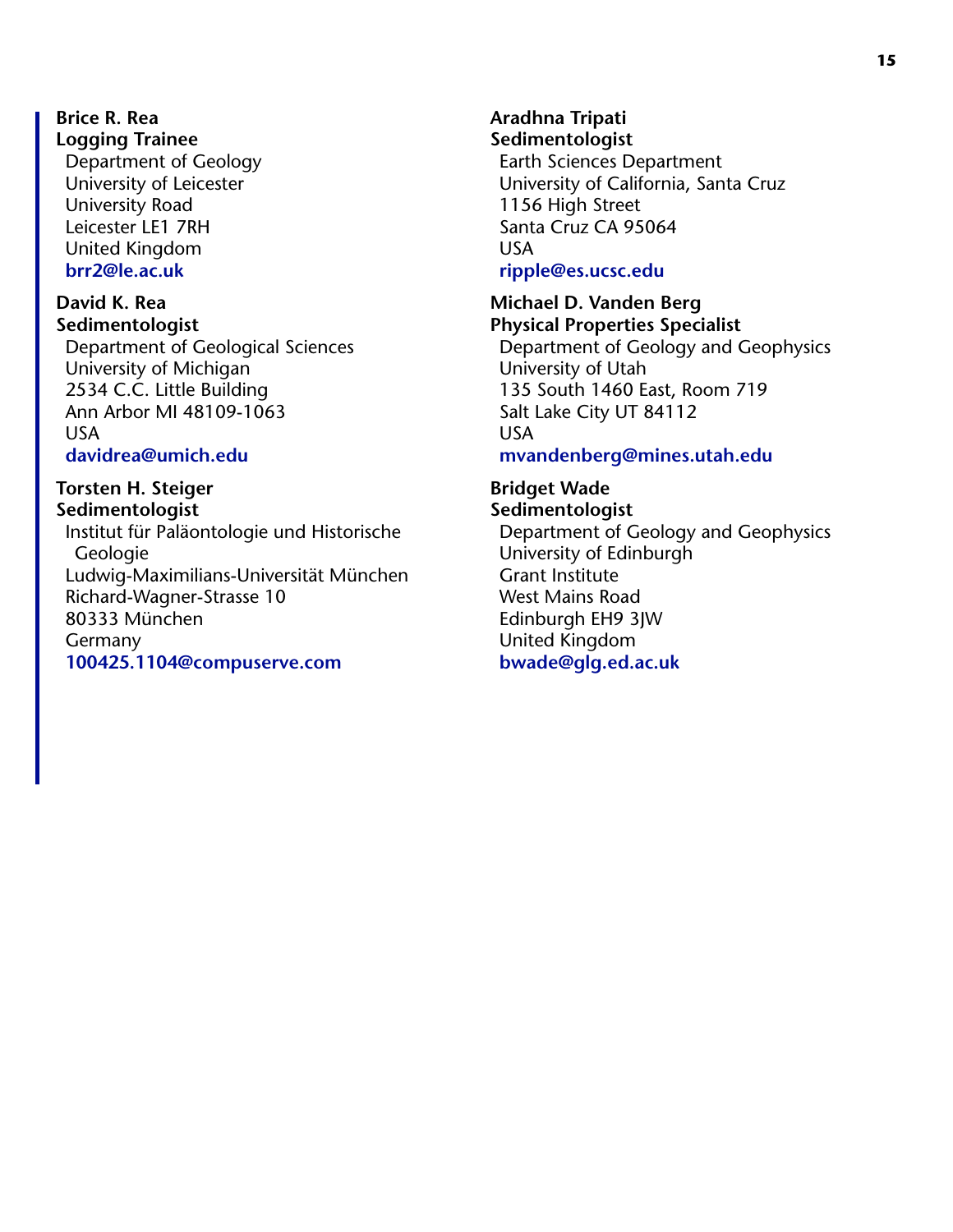#### **TRANSOCEAN SEDCO FOREX OFFICIALS**

**Thomas Hardy Master of the Drilling Vessel** Overseas Drilling Ltd. 707 Texas Avenue South, Suite 213D College Station TX 77840-1917 USA

**Wayne Malone Drilling Superintendent** Overseas Drilling Ltd. 707 Texas Avenue South, Suite 213D College Station TX 77840-1917 USA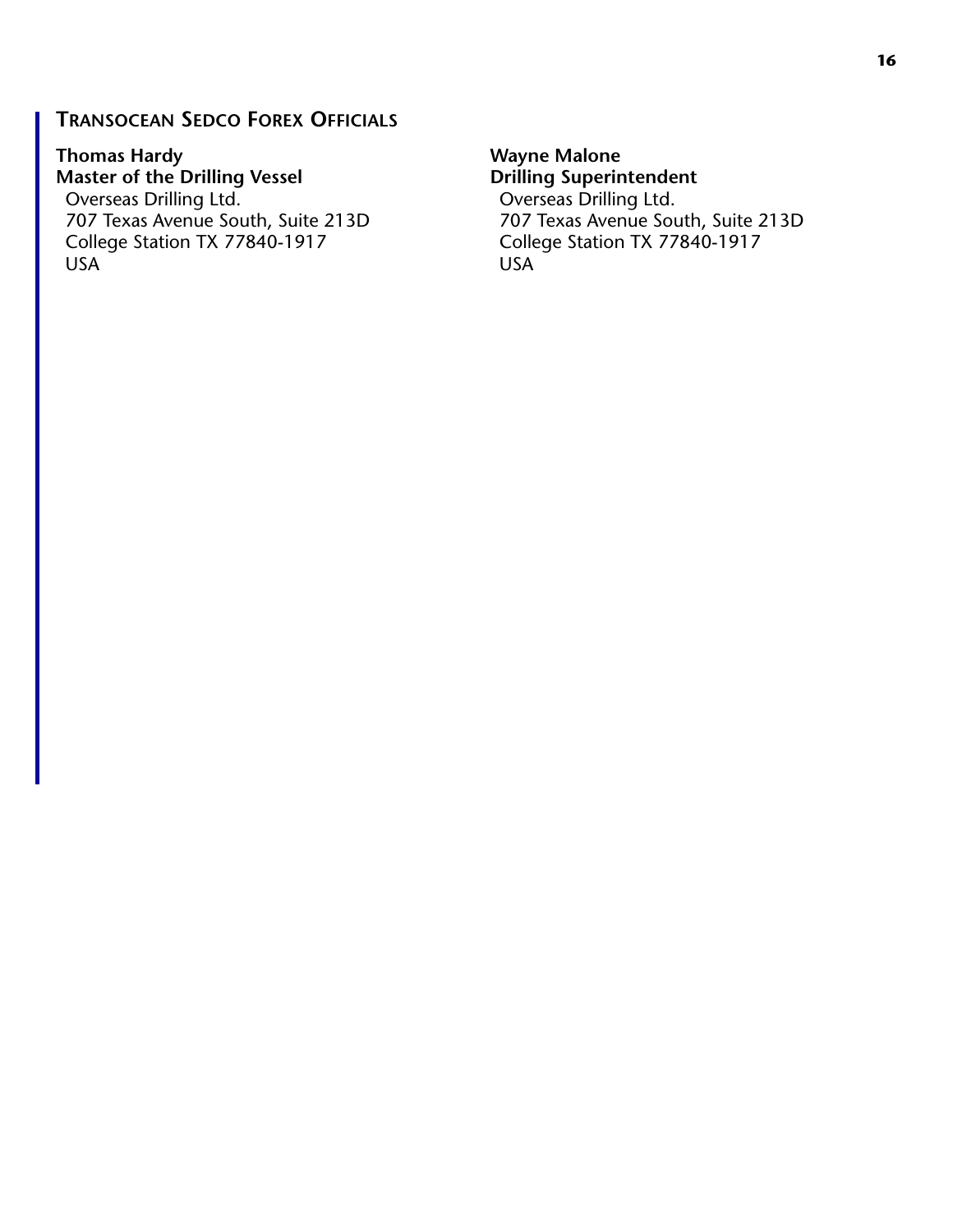#### **ODP SHIPBOARD PERSONNEL**

**Alicia Carlstad** Marine Laboratory Specialist (Core)

**John Davis** Marine Computer Specialist

**Roy Davis** Laboratory Officer

**Randy Gjesvold** Marine Electronics Specialist

**Dennis Graham** Marine Laboratory Specialist (Chemistry)

**Ronald Grout** Operations Manager

**Ted Gustafson** Marine Laboratory Specialist (Downhole Tools/Thin Section)

**Stan Hammon** Marine Laboratory Specialist (Core/Physical Properties)

**Scott Herman** Marine Laboratory Specialist (Core)

**Michiko Hitchcox** Marine Laboratory Specialist (Yeoperson)

**Michael Hodge** Marine Computer Specialist **Bruce Horan** Marine Laboratory Specialist (Curation)

**Michael Meiring** Marine Electronics Specialist

**Hiroaki Muraki** Marine Laboratory Specialist (Core)

**Jan Martin Nielsen** Marine Laboratory Specialist (Core/X-Ray)

**Matt O'Regan** Marine Laboratory Specialist (Paleomagnetism)

**Chieh Peng** Marine Laboratory Specialist (Chemistry)

**Cyndi Prince** Marine Laboratory Specialist (Photography)

**Preston Sutton** Marine Laboratory Specialist (Core/X-Ray)

**Kerry Swain** Schlumberger Logging Engineer

**Paula Weiss** Marine Laboratory Specialist (Curation/Underway Geophysics)

**Granville Wright** Programmer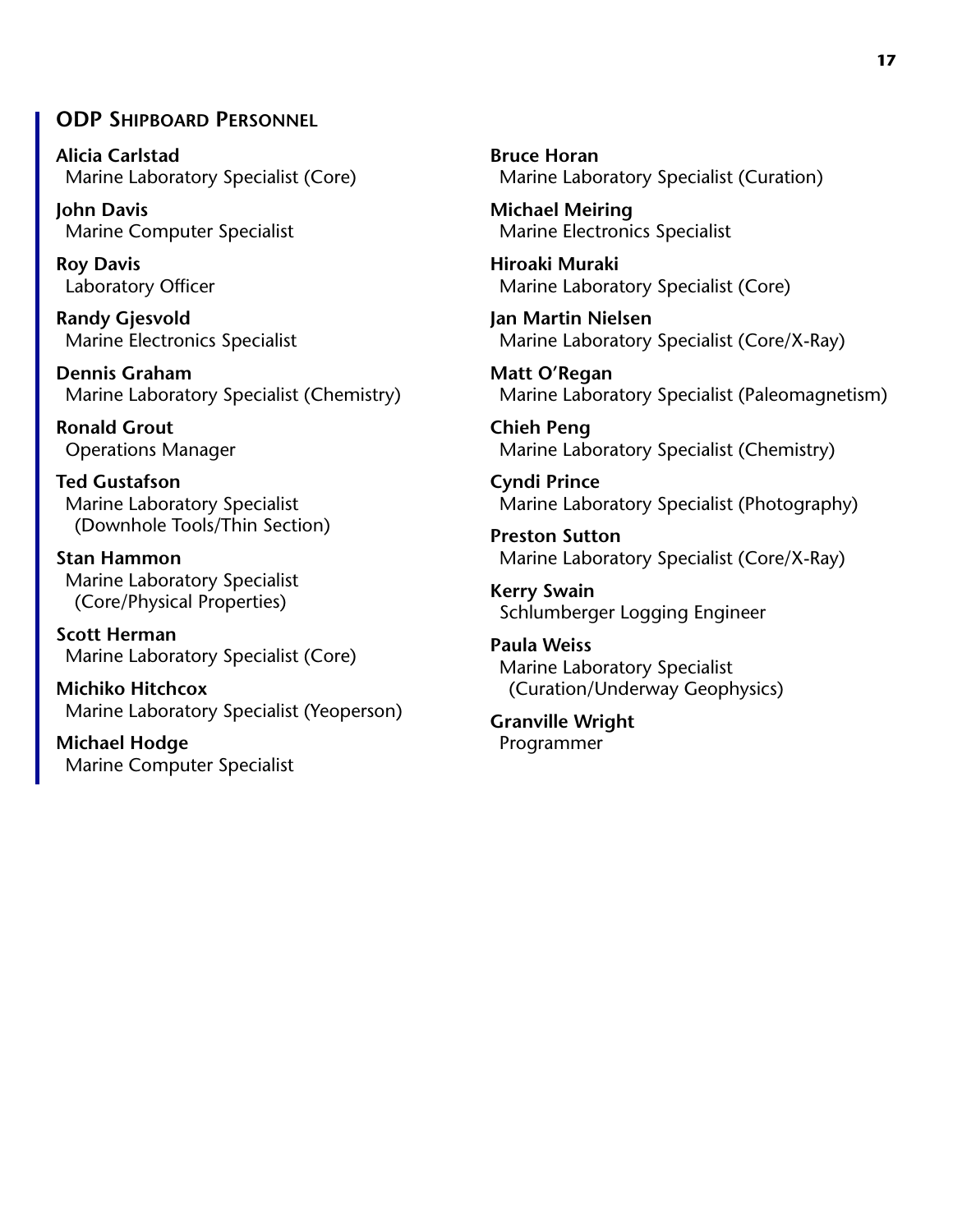### **ODP PUBLICATIONS STAFF\***

**Karen Benson** Production Editor

**Mary Chapman** Editor

**Gudelia ("Gigi") Delgado** Senior Publications Coordinator

**Patrick H. Edwards** Production Editor III

**Jaime A. Gracia** Senior Production Editor

**Mendy A. Harrison** Assistant Editor

**Ann Klaus** Publication Services Manager

**Kathryn M. Kozelsky** Graphic Designer

**Jennie L. Lamb** Graphic Designer II

**Nancy H. Luedke** Graphic Designer II

**Krista L. May** Editor

**Amy McLeod** Student Assistant

**Angeline T. Miller** Senior Editor

**Mary Elizabeth Mitchell** Publications Coordinator Assistant

**Heather M. Nevill** Editor

**Deborah L. Partain** Senior Graphic Designer

**Lorri L. Peters** Associate Editor

**Katerina E. Petronotis** WWW Administrator

**M. Kathleen Phillips** Publications Specialist

**Jennifer Pattison Rumford** Electronic Publications Specialist

**Kenneth Sherar** Production Editor II

**Ann Yeager** Distribution Specialist

\*At time of publication.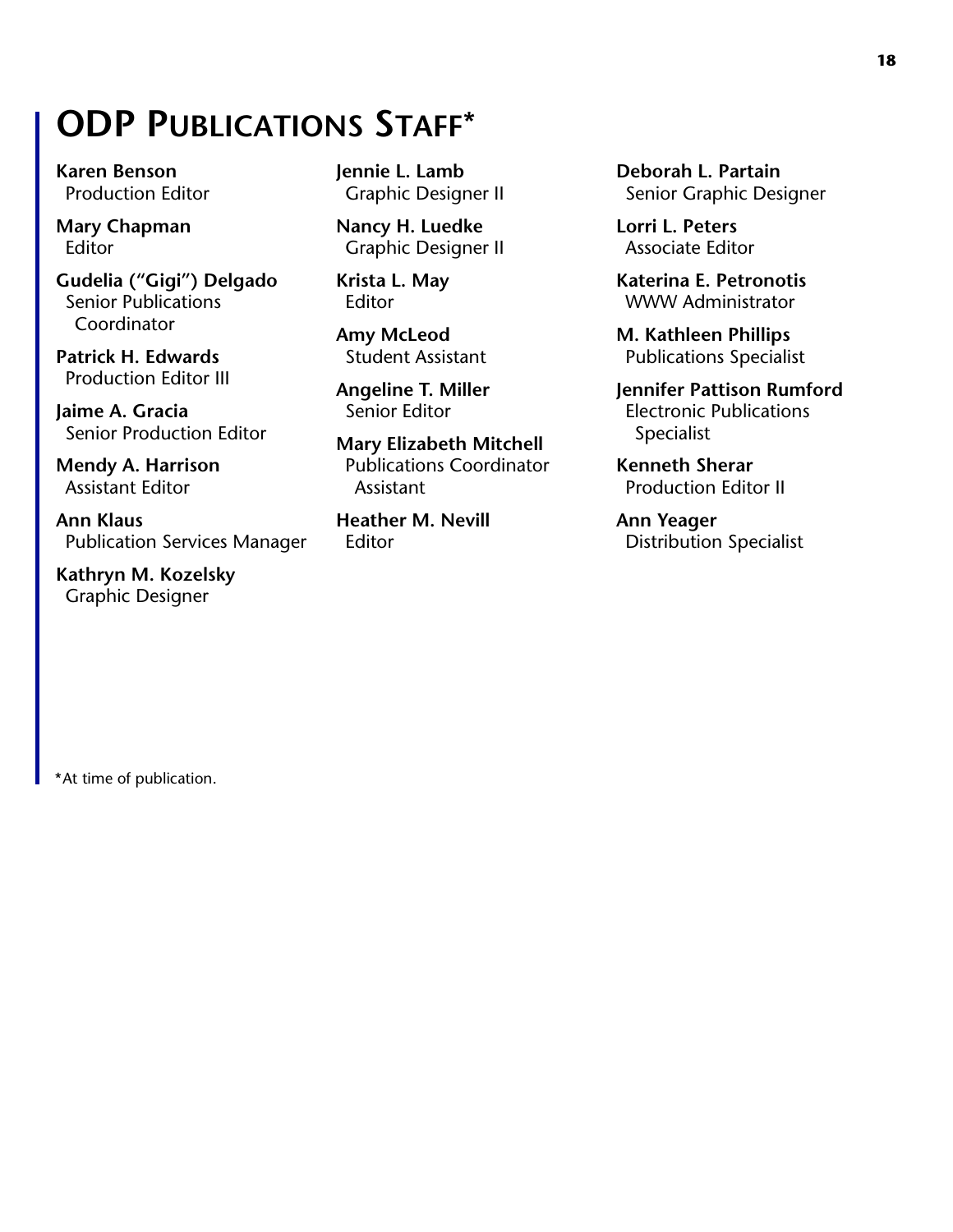#### **19**

### **ACKNOWLEDGMENTS**

Our cruise would not have occurred without the advice and support of Ken Miller, Dick Kroon (Chair, Extreme Climates PPG), and the unknown others who helped to guide the drilling proposal through the Ocean Drilling Program (ODP) review process.

The Leg 199 scientific party gratefully acknowledges the hard work, professionalism, and dedication of the ODP, Transocean Sedco Forex, Schlumberger, and Catermar shipboard staff. The enthusiasm and accumulated years of experience and expertise that they brought to bear in our aid were crucial to achieving our scientific objectives. In particular, we wish to extend our sincere thanks to Ron Grout, Wayne Malone, Pepé Estevez, Joe Attryde, and Sam McLellan and their teams for their support in dealing with all that the Pacific Paleogene seafloor threw at us. Their flexibility and willingness to respond in "real time" to iterative drilling plans were crucial to the goal of recovering sediments suitable for the production of continuous paleoceanographic records.

The patient, careful, and thorough work of the shipboard and shore-based curational teams of Bruce Horan, Paula Weiss, and John Firth helped us to get the most out of the sediments that we recovered, and we extend special thanks to them for their support in dealing with the numerous sample-intensive critical boundaries.

The ODP shipboard technical staff provided the critical scientific support that we needed and kept the laboratories functioning smoothly. The quality and clarity of this *Initial Reports* volume were greatly improved by the painstaking care and attention to detail of Michiko Hitchcox on the ship and the entire shore-based ODP publications group.

The co-chiefs wish to express their thanks to the shipboard scientists who worked so hard to make the leg a scientific success and a special note of thanks to Tom Janecek, staff scientist and stratigraphic correlator, for juggling two jobs with such good humor. And, we thank Carlota Escutia for being willing, if not always able, to join in our adventure.

<span id="page-18-0"></span>Finally, we thank those pioneering paleoceanographers and paleoclimatologists whose work on Paleogene problems continues to inspire our science.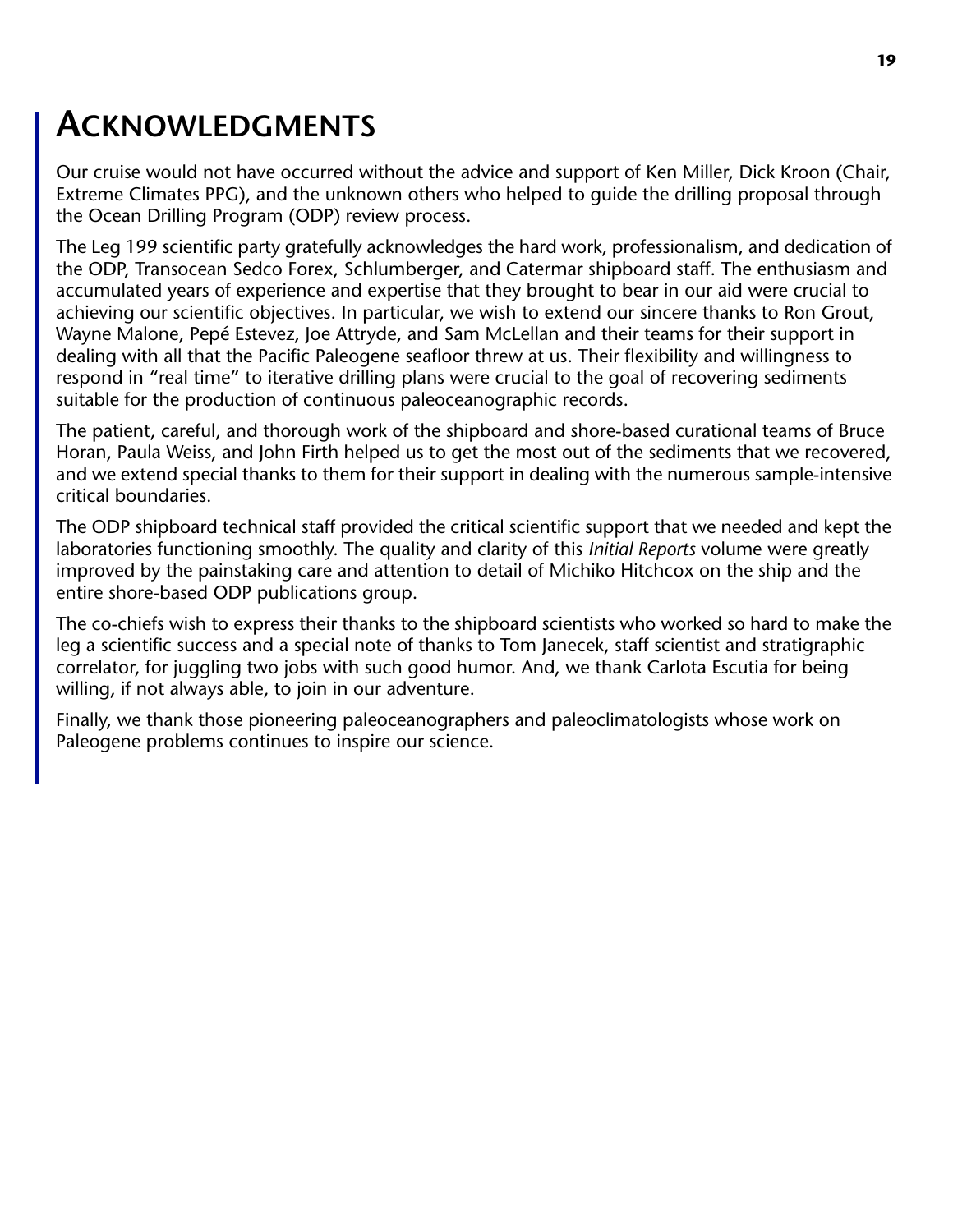### **DEDICATION**

To all our moms, mums, mamme, mutti, madres, mares, mamans, o-kaa-san, and moders.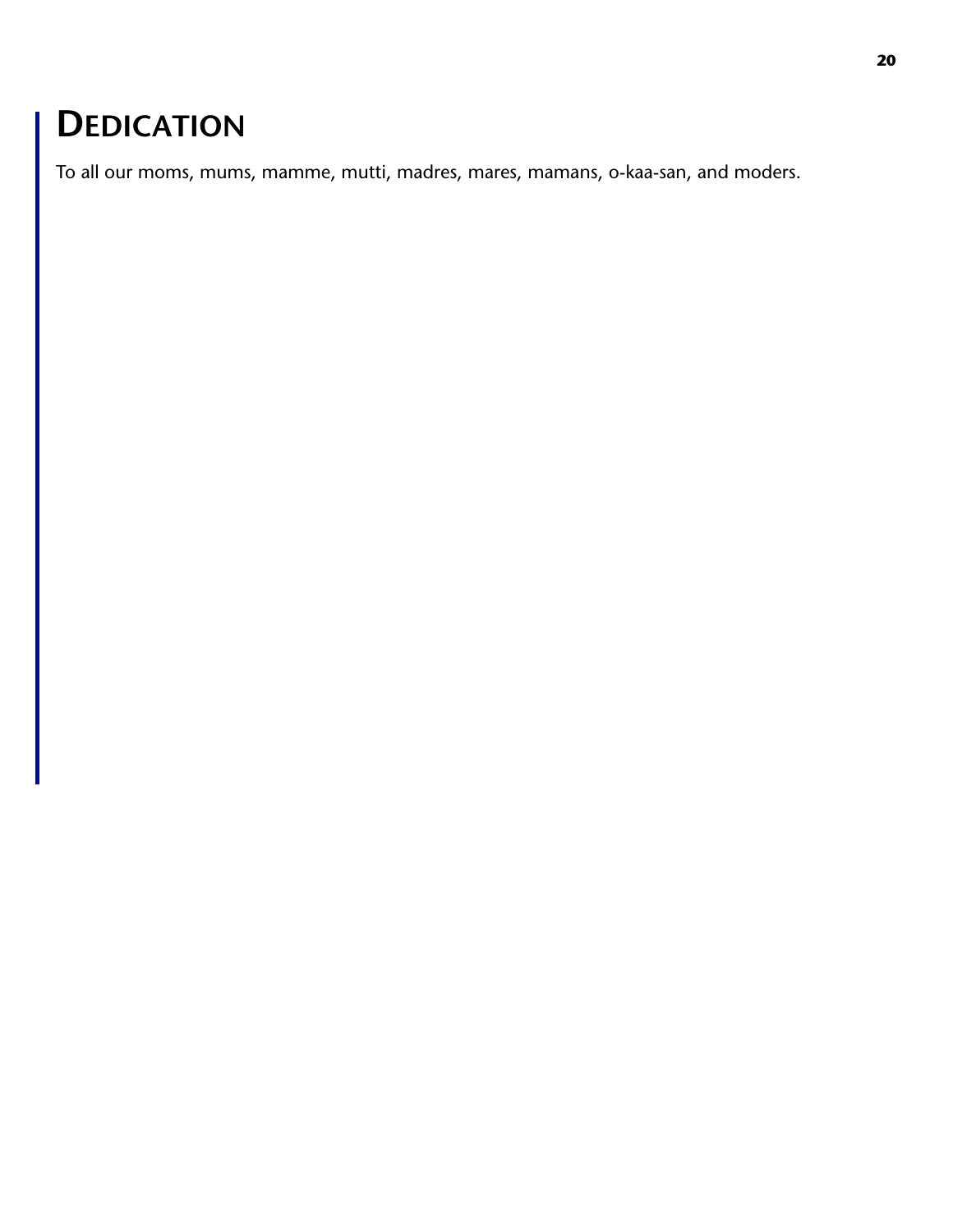### **CD-ROM CONTENTS: CHAPTERS**

- **[1. Leg 199 Summary](#page-0-0)** Shipboard Scientific Party
- **[2. Explanatory Notes](#page-0-0)** Shipboard Scientific Party
- **[3. Straw Man 1: A Preliminary View of the Tropical Pacific from a Global](#page-0-0) Coupled Climate Model Simulation of the Early Paleogene** M. Huber
- **[4. Development of a Seismic Stratigraphy for the Paleogene Sedimentary](#page-0-0) Section, Central Tropical Pacific Ocean** Mitchell Lyle, Lee Liberty, Theodore C. Moore Jr., and David K. Rea
- **[5. Determination of Equatorial Pacific Mineralogy Using Light Absorption](#page-0-0) Spectroscopy**

Michael D. Vanden Berg and Richard D. Jarrard

**[6. Determination of Biogenic Opal in Pelagic Marine Sediments:](#page-0-0) A Simple Method Revisited**

Annette Oliverez Lyle and Mitchell W. Lyle

**[7. Geochemical Analysis of Bulk Marine Sediment by Inductively Coupled Plasma–](#page-0-0) [Atomic Emission Spectroscopy on board the](#page-0-0)** *JOIDES Resolution*

L.L. Quintin, Kristina Faul, Caroline Lear, Dennis Graham, Chieh Peng, R.W. Murry, and Shipboard Scientific Party

**[8. Site 1215](#page-0-0)**

Shipboard Scientific Party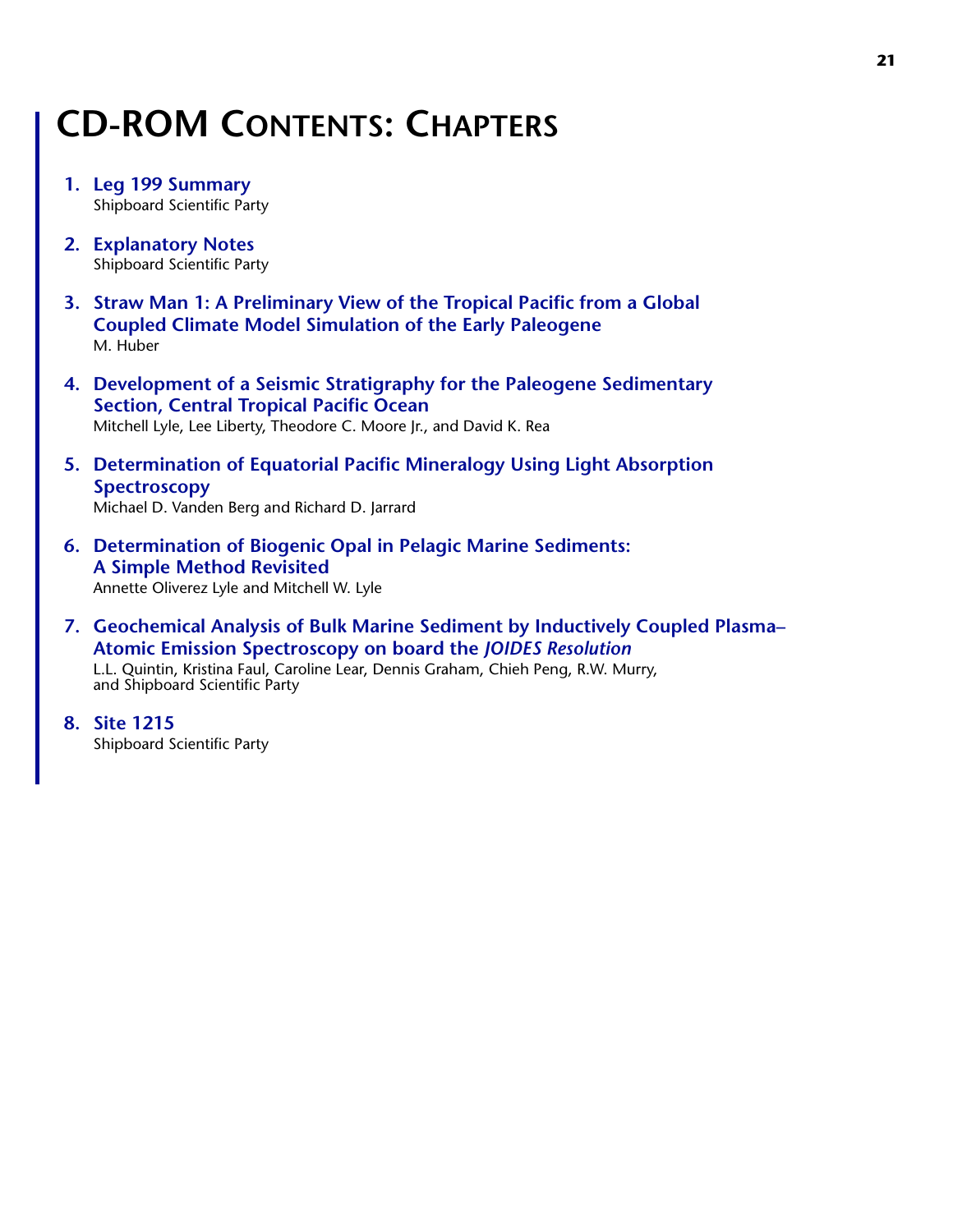- **[9. Site 1216](#page-0-0)** Shipboard Scientific Party
- **[10. Site 1217](#page-0-0)** Shipboard Scientific Party
- **[11. Site 1218](#page-0-0)** Shipboard Scientific Party
- **[12. Site 1219](#page-0-0)** Shipboard Scientific Party
- **[13. Site 1220](#page-0-0)** Shipboard Scientific Party
- **[14. Site 1221](#page-0-0)** Shipboard Scientific Party
- <span id="page-21-0"></span>**[15. Site 1222](#page-0-0)** Shipboard Scientific Party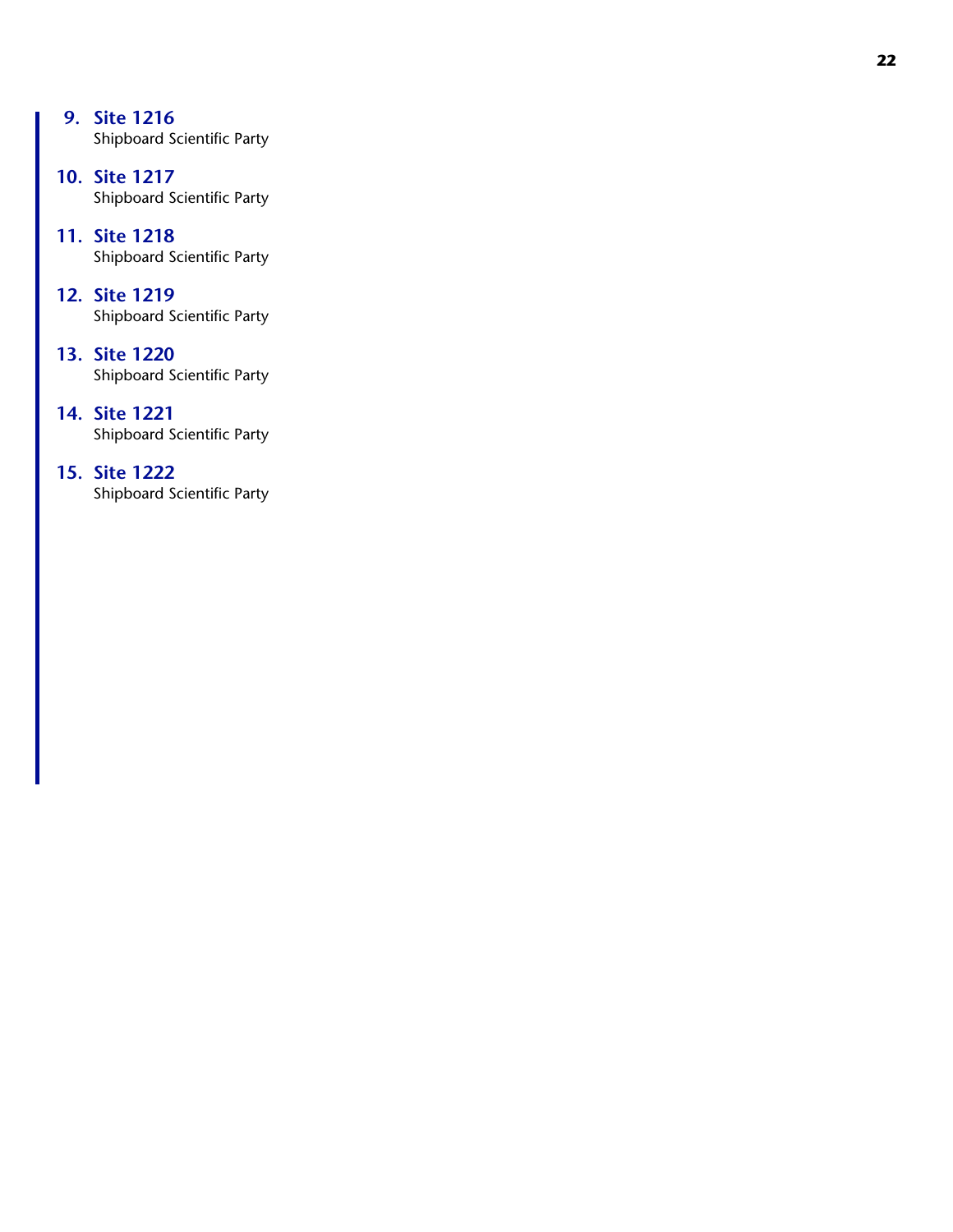### **CD-ROM CONTENTS: CORE DESCRIPTIONS**

Visual core descriptions (VCDs) and smear slide data tables are included in this section. ASCII versions of the smear slide data tables are also available (see **["ASCII Tables"](#page-23-0)**).

| <b>Site 1215</b>                             | <b>Site 1219</b>                               |
|----------------------------------------------|------------------------------------------------|
| Visual Core Descriptions · Smear Slides      | Visual Core Descriptions Smear Slides          |
| <b>Site 1216</b>                             | <b>Site 1220</b>                               |
| <b>Visual Core Descriptions Smear Slides</b> | <b>Visual Core Descriptions · Smear Slides</b> |
| <b>Site 1217</b>                             | <b>Site 1221</b>                               |
| Visual Core Descriptions · Smear Slides      | Visual Core Descriptions · Smear Slides        |
| <b>Site 1218</b>                             | <b>Site 1222</b>                               |
| <b>Visual Core Descriptions Smear Slides</b> | <b>Visual Core Descriptions · Smear Slides</b> |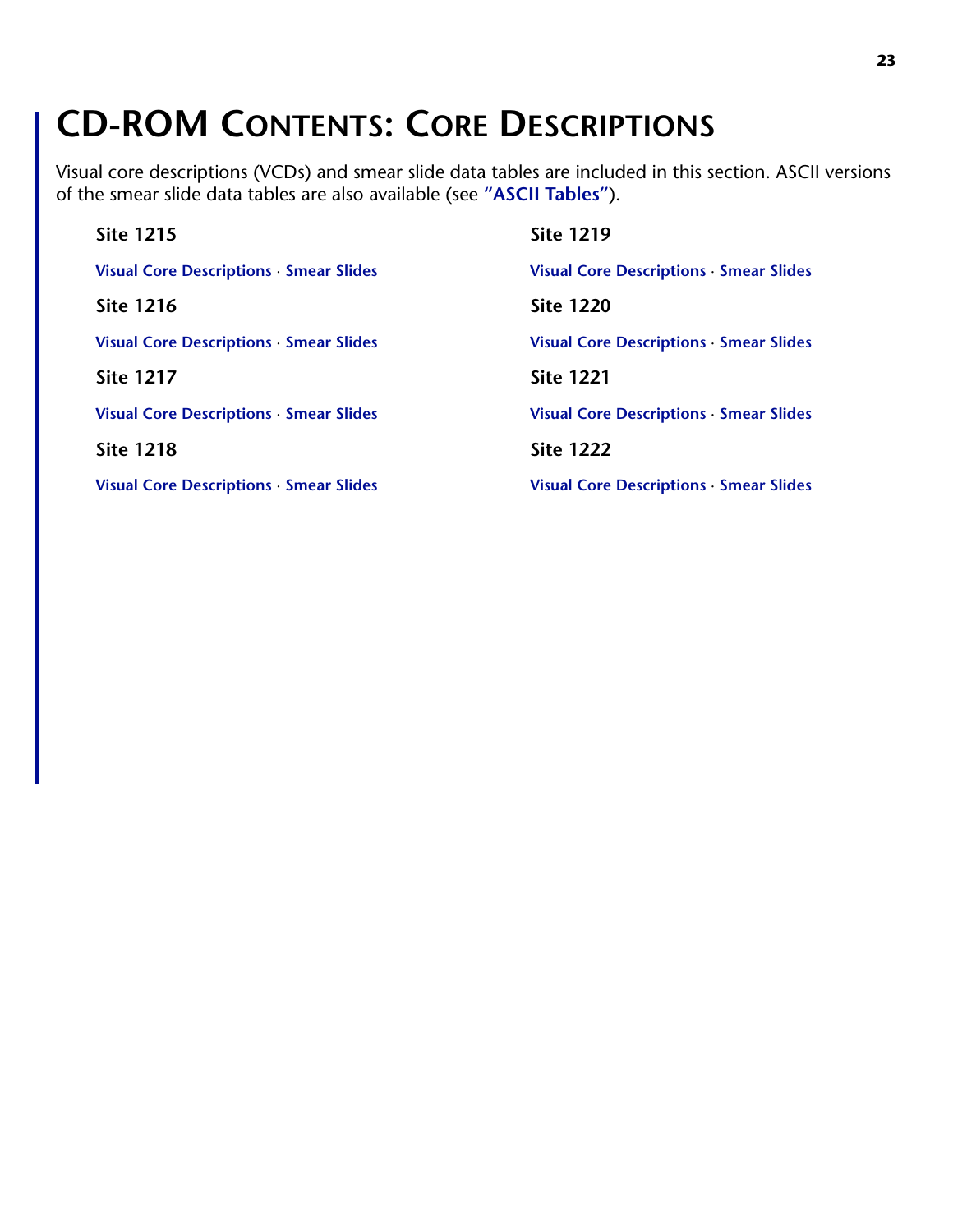# <span id="page-23-0"></span>**CD-ROM CONTENTS: ASCII TABLES**

This CD-ROM contains **[ASCII](#page-24-0)** versions of selected biostratigraphy, paleomagnetism, geochemistry, and physical properties tables from the text and all of the **[smear slide data tables](#page-28-1)** presented under "Core Descriptions." A complete listing of the ASCII tables can be found listed below.

You can access these data directly from the PDF files. Depending on your computer platform, the following information applies.

#### **PC COMPUTERS**

By default, double-clicking on a filename with a .TXT extension will launch the Notepad application. You can configure your computer's operating system so that files on this CD with .TXT extensions automatically open in other software, such as Microsoft Excel. Follow these steps from the pull-down menu: Windows 95 and NT operating systems: View > Options > File Types; and Windows 98, 2000, ME, and XP systems: View > Folder Options > File Types.

#### **MACINTOSH COMPUTERS**

All table files with .TXT extensions will automatically open into Excel. If you do not have Excel installed on your computer, you may view these files through other spreadsheet or text-editor programs. Open the application of your choice, select File > Open, and open the ASCII file.

#### **UNIX COMPUTERS**

You can open files with .TXT extensions in any text editor or spreadsheet program but not directly from PDF files.

| <b>Chapter 1</b> | <b>Chapter 10</b> |
|------------------|-------------------|
| <b>Chapter 2</b> | <b>Chapter 11</b> |
| <b>Chapter 8</b> | <b>Chapter 12</b> |
| <b>Chapter 9</b> | <b>Chapter 13</b> |

**[Chapter 1](#page-24-0) [Chapter 10](#page-25-0) [Chapter 14](#page-27-0) [Chapter 2](#page-24-1) [Chapter 11](#page-25-1) [Chapter 15](#page-28-0) [Smear slide data tables](#page-28-1)**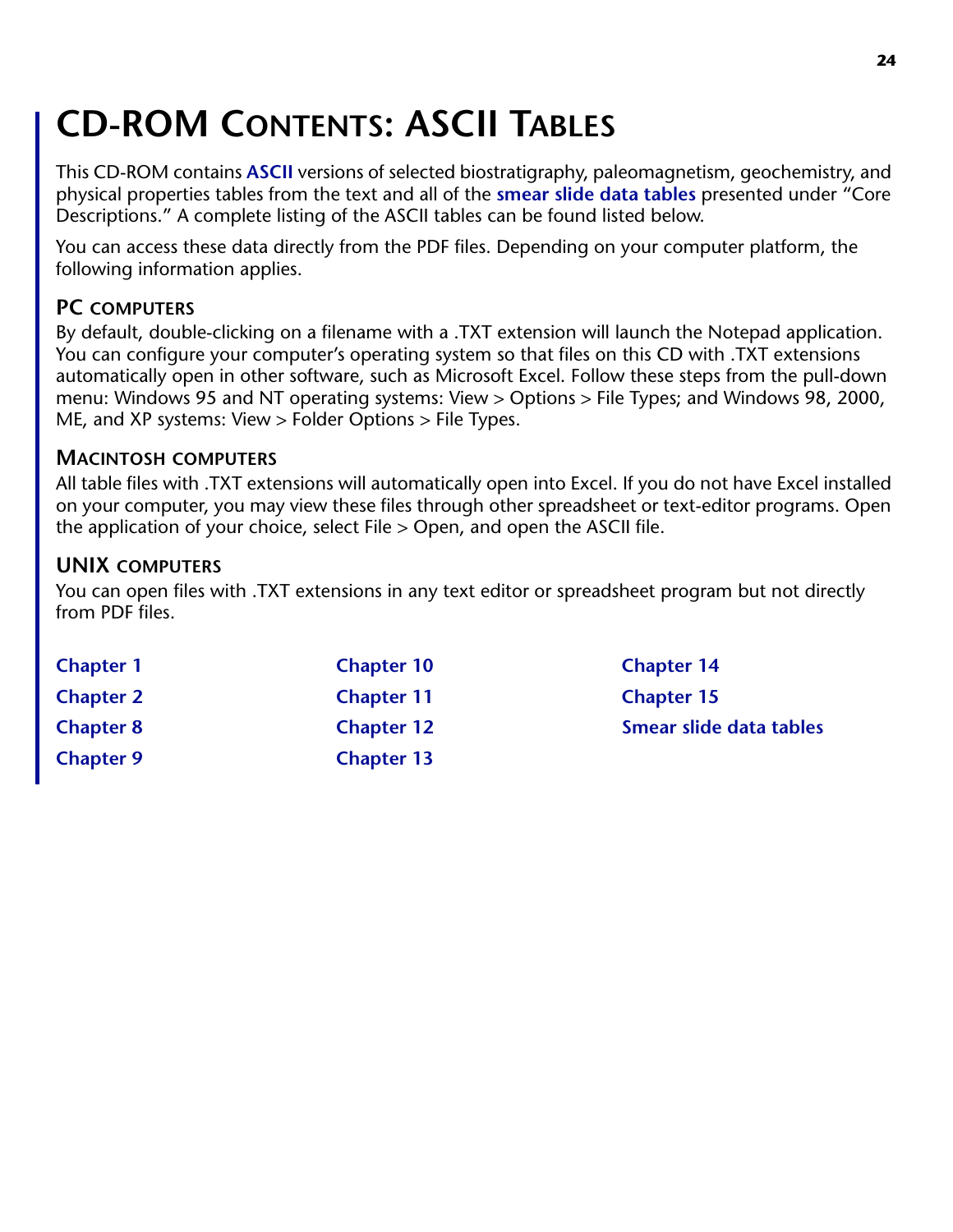#### <span id="page-24-0"></span>**Chapter 1, Leg 199 Summary**

**Table T1.** Hole summary, Leg 199.

#### <span id="page-24-1"></span>**Chapter 2, Explanatory Notes**

**Table T2.** Age estimates of planktonic foraminifer datum events.

**Table T3.** Age estimates of radiolarian datum events.

**Table T4.** Ages used for the geomagnetic polarity timescale (normal polarity interval).

#### **Chapter 8, Site 1215**

<span id="page-24-2"></span>**Table T2.** Calcareous nannofossil datums, Site 1215.

**Table T5.** Composite depths, Site 1215.

**Table T6.** Core disturbance, Site 1215.

**Table T7.** Splice tie point table, Site 1215.

**Table T8.** Paleomagnetic events, Site 1215.

**Table T9.** Nannofossil and foraminifer events, Site 1215.

**Table T10.** Linear sedimentation rates (LSRs), dry bulk density (DBD), and mass accumulation rates

(MARs) for major lithologic units, Site 1215.

**Table T11.** Interstitial water data, Site 1215.

**Table T12.** Bulk sediment data, Hole 1215A.

**Table T13.** Calcium carbonate and organic carbon data, Hole 1215A.

**Table T14.** Moisture and density measurements, Site 1215.

**Table T15.** LAS mineralogy determinations, Site 1215.

**Table T16.** Split-core velocity measurements, Hole 1215A.

**Table T17.** Thermal conductivity, Site 1215.

#### **Chapter 9, Site 1216**

<span id="page-24-3"></span>**Table T4.** Core disturbance, Site 1216.

**Table T5.** Paleomagnetic events, Site 1216.

**Table T6.** Radiolarian events, Site 1216.

**Table T7.** Linear sedimentation rates (LSRs), dry bulk density (DBD), and mass accumulation rates

(MARs) for major lithologic units, Hole 1216A.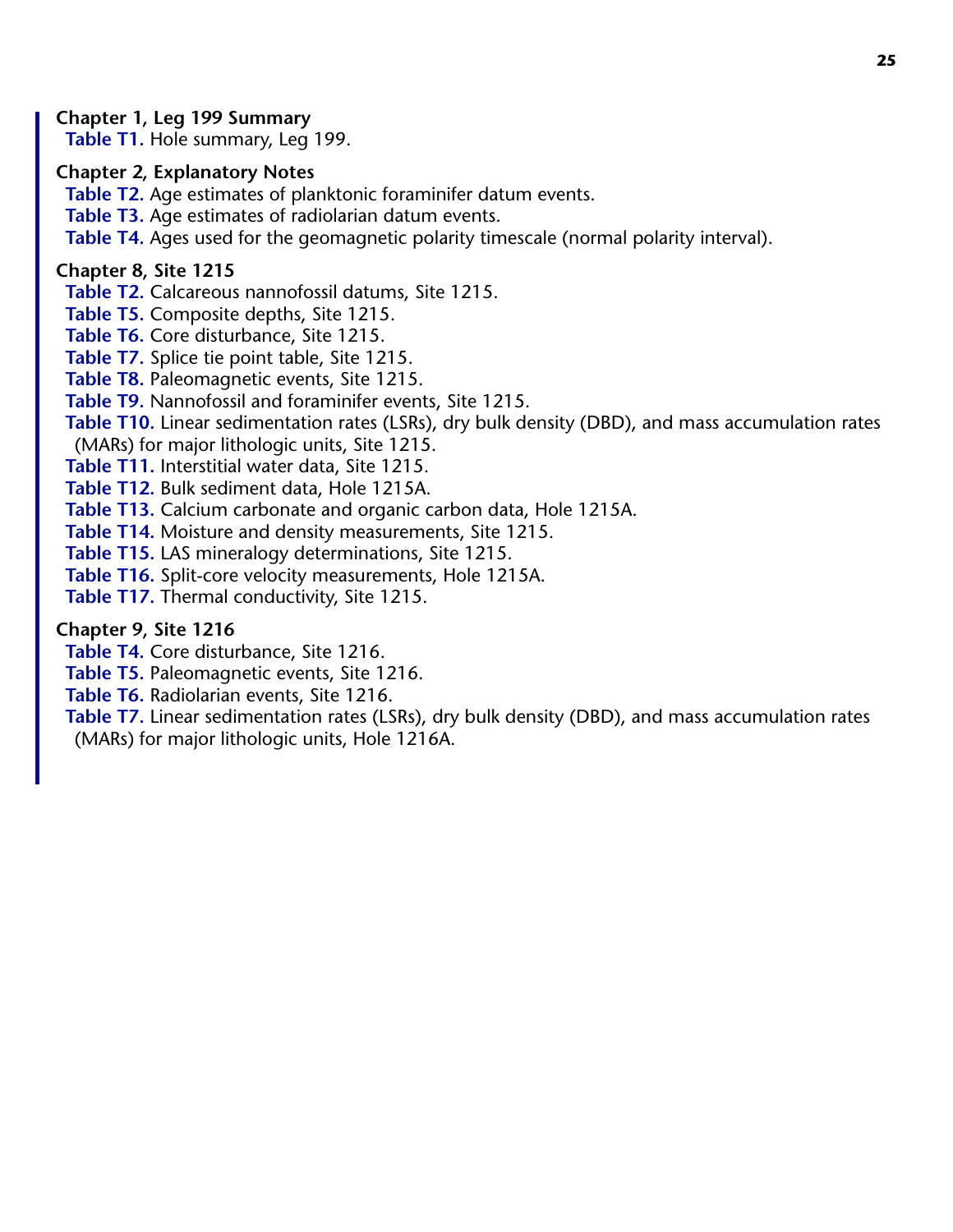**Table T8.** Interstitial water data, Hole 1216A.

**Table T9.** Bulk sediment data, Site 1216.

Table T10. Calcium carbonate (CaCO<sub>3</sub>) and organic carbon data, Hole 1216A.

**Table T11.** Moisture and density measurements, Site 1216.

**Table T12.** LAS-based mineralogy, Hole 1216A.

**Table T13.** Split-core velocity measurements, Site 1216.

**Table T14.** Thermal conductivity, Site 1216.

<span id="page-25-0"></span>**Chapter 10, Site 1217**

**Table T3.** Composite depths of identified geomagnetic reversals, Site 1217.

**Table T4.** Core disturbance, Site 1217.

**Table T5.** Composite depths, Site 1217.

**Table T6.** Splice tie points, Site 1217.

**Table T7.** Paleomagnetic events used for LSR calculations, Site 1217.

**Table T8.** Nannofossil and radiolarian events used for LSR calculations, Site 1217.

**Table T9.** Linear sedimentation rates (LSRs), dry bulk density (DBD), and mass accumulation rates

(MARs) for major lithologic units, Site 1217.

**Table T10.** Interstitial water data, Hole 1217A.

**Table T11.** Bulk sediment data, Holes 1217A and 1217B.

**Table T12.** Calcium carbonate and organic carbon data, Holes 1217A and 1217B.

**Table T13.** Moisture and density measurements, Holes 1217A and 1217B.

**Table T14.** LAS-based mineralogy, Hole 1217A.

**Table T15.** Split-core velocity measurements, Holes 1217A and 1217B.

**Table T16.** Thermal conductivity, Hole 1217A.

#### <span id="page-25-1"></span>**Chapter 11, Site 1218**

**Table T3.** Calcareous nannofossil datums, Site 1218.

**Table T6.** Planktonic foraminifer datum levels, Site 1218.

**Table T8.** Distribution of radiolarian datum levels, Site 1218.

**Table T9.** Composite depth of identified geomagnetic reversals, Site 1218.

**Table T10.** Core disturbance, Site 1218.

**Table T11.** Composite depths, Site 1218.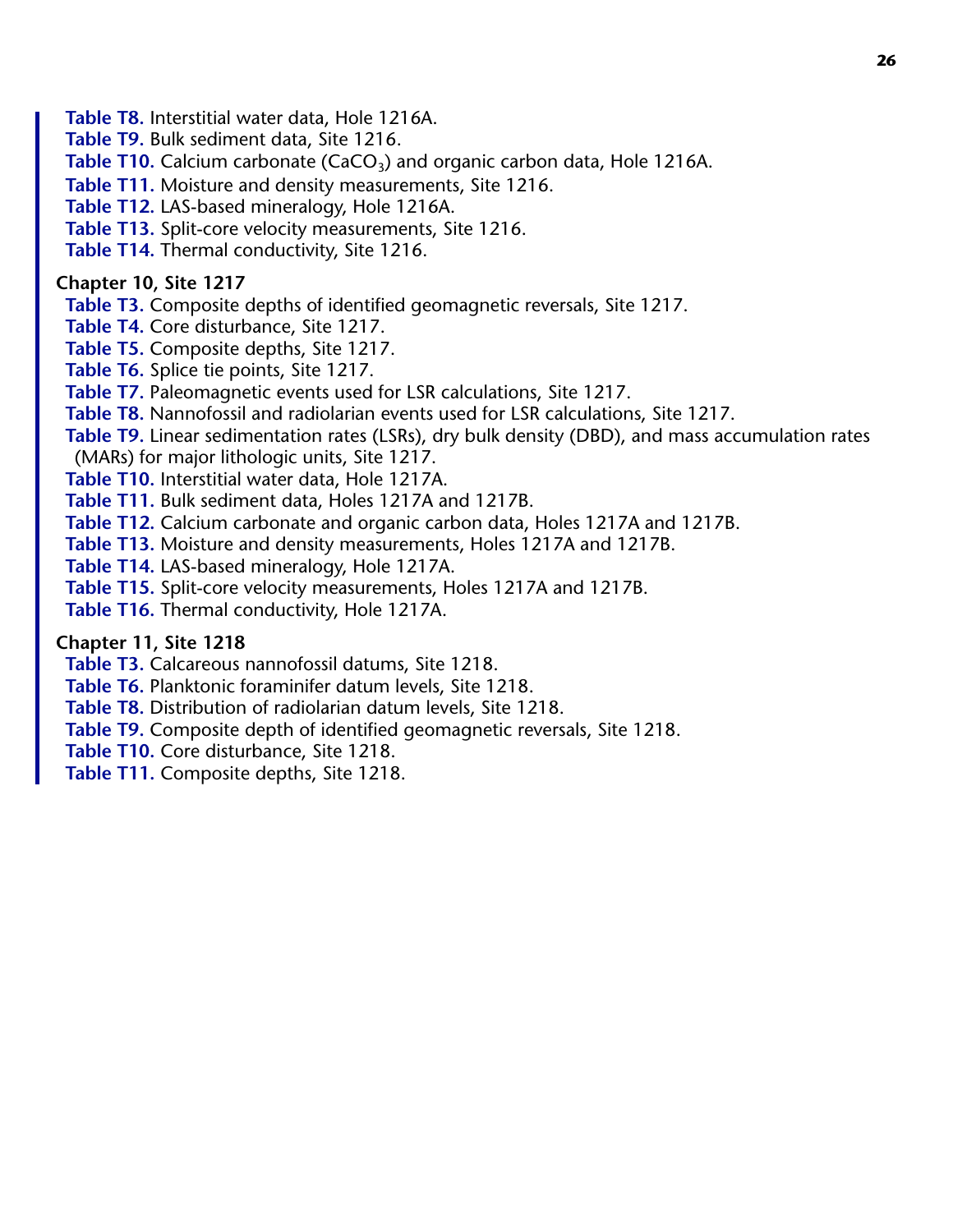<span id="page-26-0"></span>**Table T12.** Splice tie points, Site 1218. **Table T13.** Paleomagnetic events, Site 1218. **Table T14.** Nannofossil, foraminifer, and radiolarian events, Site 1218. **Table T15.** Depths, ages, rates, and fluxes of sediments, Hole 1218A. **Table T16.** Interstitial water data, Hole 1218A. **Table T17.** Bulk sediment data, Hole 1218A. **Table T18.** CaCO<sub>3</sub> and C<sub>org</sub> data, Site 1218. **Table T19.** Moisture and density measurements, Hole 1218A. **Table T20.** LAS-based mineralogy, Hole 1218A. **Table T21.** Split-core velocity measurements, Hole 1218A. **Table T22.** Thermal conductivity, Holes 1218A and 1218B. **Table T23.** In situ temperature, Holes 1218B and 1218C. **Chapter 12, Site 1219 Table T2.** Calcareous nannofossil datums, Site 1219. **Table T5.** Planktonic foraminifer datum levels, Hole 1219A. **Table T7.** Distribution of radiolarian datum levels, Site 1219. **Table T8.** Core disturbance, Site 1219. **Table T9.** Composite depths, Site 1219. **Table T10.** Splice tie points, Site 1219. **Table T11.** Paleomagnetic events, Site 1219. **Table T12.** Nannofossil, foraminifer, and radiolarian events, Site 1219. **Table T13.** Depths, ages, rates, and fluxes of sediments, Hole 1219A. **Table T14.** Interstitial water data, Hole 1219A. **Table T15.** Bulk sediment data, Hole 1219A. **Table T16.** Calcium carbonate and organic carbon data, Hole 1219A. **Table T17.** Moisture and density measurements, Hole 1219A. **Table T18.** LAS-based mineralogy, Hole 1219A. **Table T19.** Split-core velocity measurements, Hole 1219A.

**Table T20.** Thermal conductivity, Site 1219. **Table T21.** In situ temperature, Hole 1219B.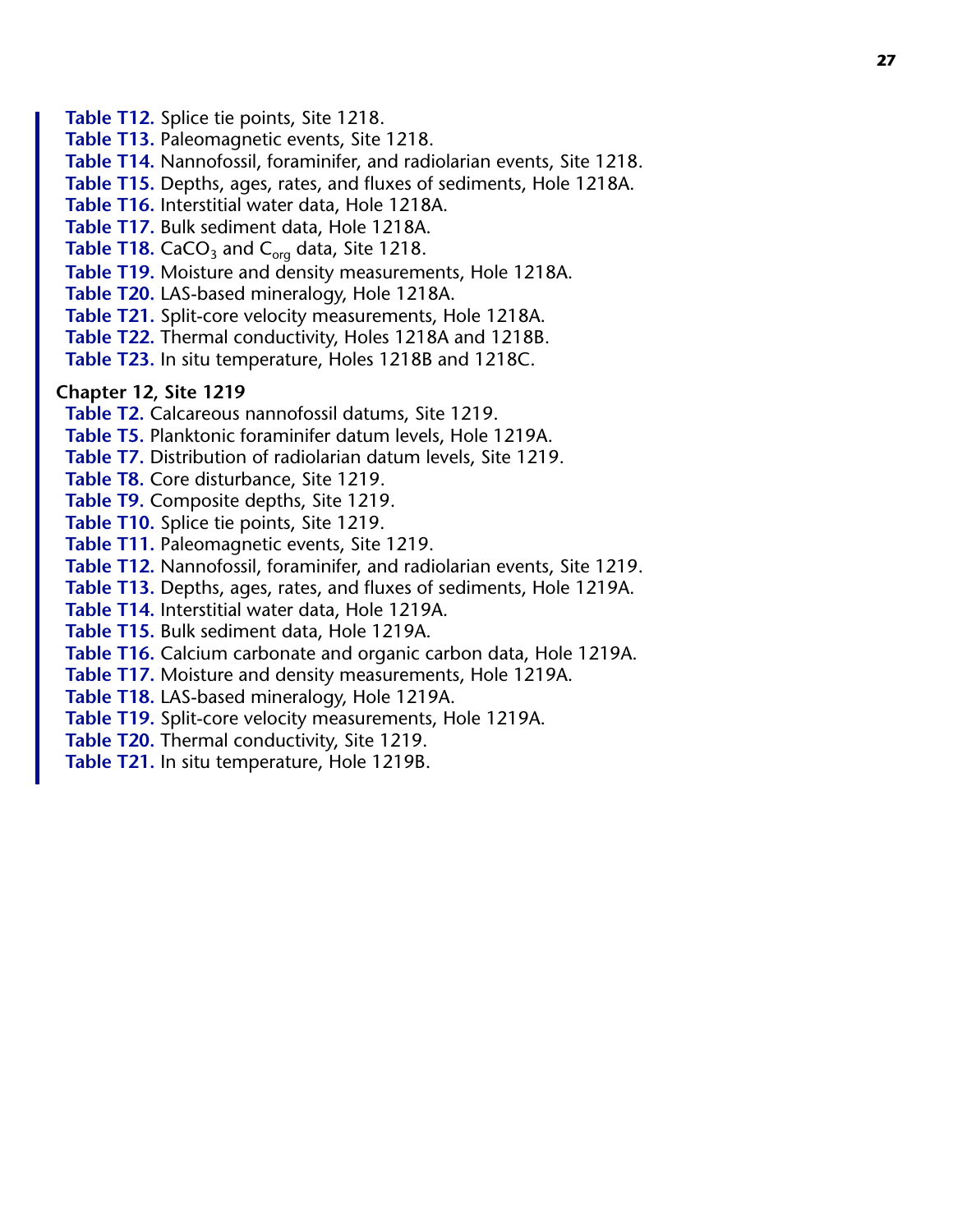#### <span id="page-27-1"></span>**Chapter 13, Site 1220**

**Table T2.** Calcareous nannofossil datums, Holes 1220A and 1220B. **Table T5.** Radiolarian first and last occurrences and zonal boundaries, Site 1220. **Table T6.** Composite depths of identified geomagnetic reversals, Site 1220. **Table T7.** Core disturbance, Site 1220. **Table T8.** Composite depths, Site 1220. **Table T9.** Splice tie points, Site 1220. **Table T10.** Paleomagnetic events, Site 1220. **Table T11.** Nannofossil, foraminifer, and radiolarian events, Site 1220. **Table T12.** Depths, ages, rates, and fluxes of sediment, Site 1220. **Table T13.** Interstitial water data, Holes 1220A and 1220B. **Table T14.** Bulk sediment data, Holes 1220A and 1220B. Table T15. CaCO<sub>3</sub> and C<sub>org</sub> data, Holes 1220A and 1220B. **Table T16.** Moisture and density measurements, Hole 1220A. **Table T17.** LAS-based mineralogy, Holes 1220A and 1220B. **Table T18.** Split-core velocity measurements, Holes 1220A and 1220B. **Table T19.** Thermal conductivity, Holes 1220A and 1220B. **Table T20.** In situ temperature, Hole 1220B.

#### <span id="page-27-0"></span>**Chapter 14, Site 1221**

**Table T2.** Calcareous nannofossil datums, Site 1221.

**Table T3.** Radiolarian zonal boundaries, Site 1221.

**Table T4.** Core disturbance, Holes 1221A, 1221B, and 1221C.

**Table T5.** Composite depths, Site 1221.

**Table T6.** Splice tie points, Holes 1221A, 1221B, and 1221C.

**Table T7.** Paleomagnetic events, Site 1221.

**Table T8.** Nannofossil, foraminifer, and radiolarian events, Site 1221.

**Table T9.** Depths, ages, rates, and fluxes of sediments, Site 1221.

**Table T10.** Interstitial water data, Hole 1221A.

**Table T11.** Bulk sediment data, Holes 1221A, 1221B, and 1221C.

**Table T12.** CaCO<sub>3</sub> and C<sub>org</sub>, Holes 1221A, 1221B, and 1221C.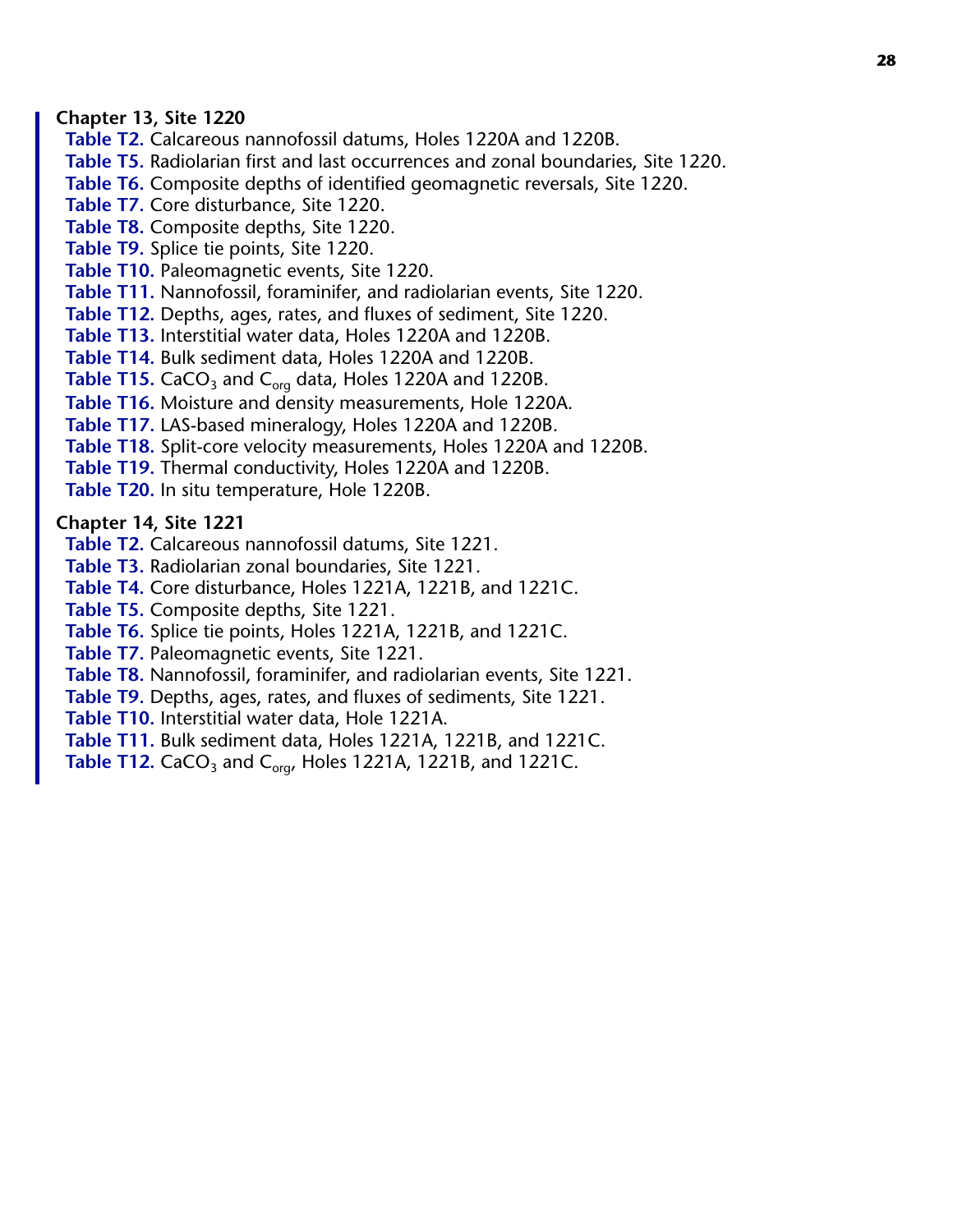**Table T13.** MAD measurements, Holes 1221A, 1221B, and 1221C. **Table T14.** LAS-based mineralogy, Holes 1221A and 1221B. **Table T15.** Split-core velocity measurements, Holes 1221A, 1221B, and 1221C. **Table T16.** Thermal conductivity, Holes 1221A and 1221B.

#### <span id="page-28-0"></span>**Chapter 15, Site 1222**

**Table T3.** Radiolarian zonal boundaries, Site 1222.

**Table T4.** Core disturbance, Site 1222.

**Table T5.** Composite depths, Site 1222.

**Table T6.** Splice tie points, Site 1222.

**Table T7.** Paleomagnetic events, Site 1222.

**Table T8.** Nannofossil and radiolarian events, Site 1222.

**Table T9.** Depths, ages, rates, and fluxes of sediments, Site 1222.

**Table T10.** Interstitial water data, Hole 1222A.

**Table T11.** CaCO<sub>3</sub> and C<sub>org</sub> data, Hole 1222A.

**Table T12.** Moisture and density measurements, Hole 1222A.

**Table T13.** LAS-based mineralogy, Hole 1222A.

**Table T14.** Split-core velocity measurements, Hole 1222A.

**Table T15.** Thermal conductivity, Site 1222.

#### <span id="page-28-1"></span>**Smear Slide Data Tables**

**Site 1215** smear slide table.

- **Site 1216** smear slide table.
- **Site 1217** smear slide table.
- **Site 1218** smear slide table.

**Site 1219** smear slide table.

**Site 1220** smear slide table.

**Site 1221** smear slide table.

**Site 1222** smear slide table.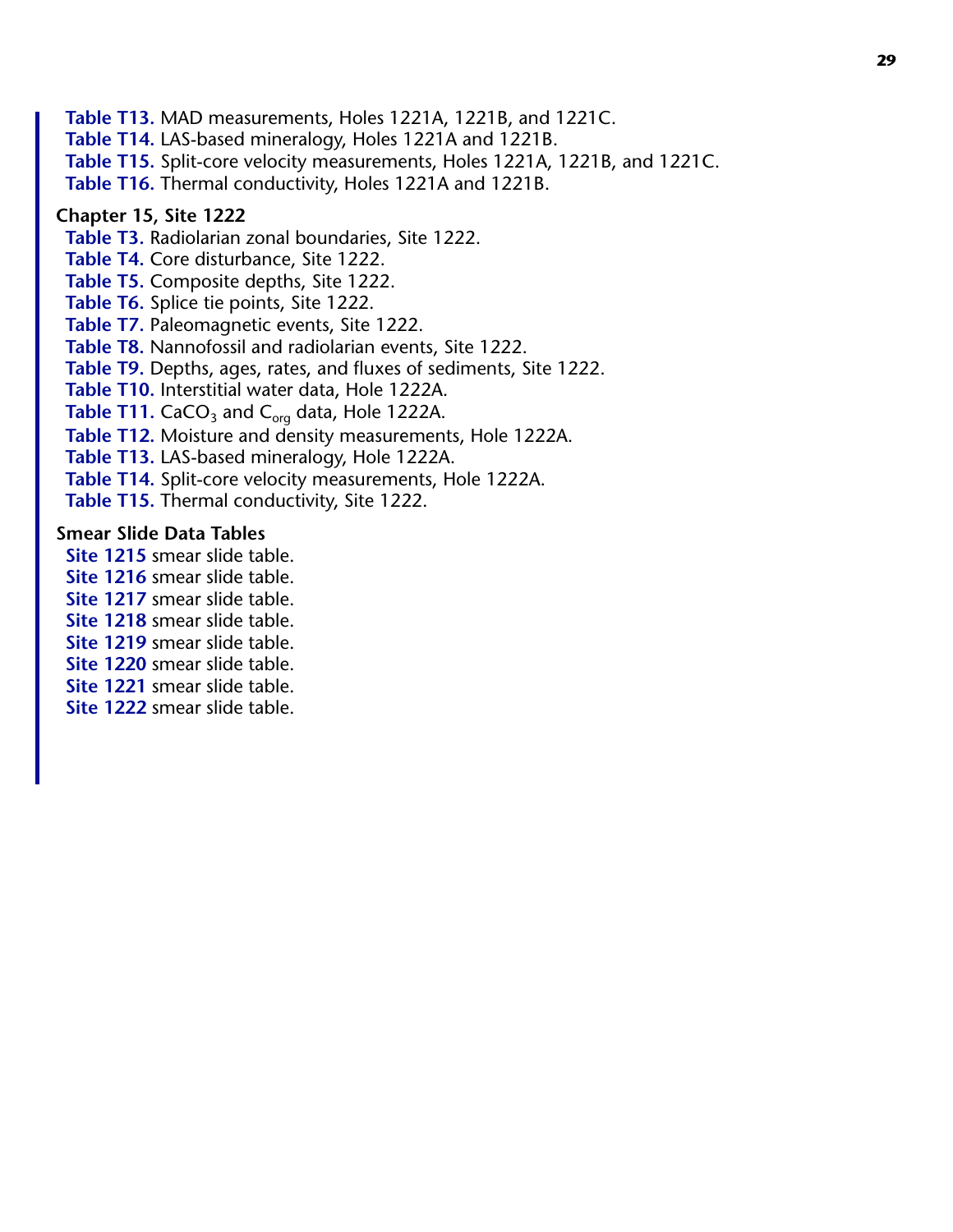# **CD-ROM CONTENTS: SUPPLEMENTARY MATERIAL**

The *Initial Reports* CD-ROM contains supplementary data files presented as ASCII files and Microsoft Excel 97/98 spreadsheets. The files present expanded coring summary tables and information on the gamma ray attenuation, light absorption spectroscopy, natural gamma ray, *P*-wave logging, light reflectance, and magnetic susceptibility data. Supplementary material files are located in the SUPP\_MAT directory.

<span id="page-29-0"></span>

| <b>CRSM</b>         | GRA 1218            |
|---------------------|---------------------|
| 1215CRSM.TXT        | <b>GRA1218A.XLS</b> |
| 1216CRSM.TXT        | <b>GRA1218B.XLS</b> |
| 1217CRSM.TXT        | <b>GRA1218C.XLS</b> |
| 1218CRSM.TXT        | GRA 1219            |
| 1219CRSM.TXT        | <b>GRA1219A.XLS</b> |
| 1220CRSM.TXT        | <b>GRA1219B.XLS</b> |
| 1221CRSM.TXT        |                     |
| 1222CRSM.TXT        | GRA 1220            |
| GRA                 | <b>GRA1220A.XLS</b> |
|                     | <b>GRA1220B.XLS</b> |
| GRA_1215            | GRA1220C.XLS        |
| GRA1215A.XLS        | <b>GRA 1221</b>     |
| <b>GRA1215B.XLS</b> | <b>GRA1221A.XLS</b> |
| GRA 1216            | <b>GRA1221B.XLS</b> |
| <b>GRA1216A.XLS</b> | <b>GRA1221C.XLS</b> |
| <b>GRA1216B.XLS</b> | <b>GRA1222D.XLS</b> |
|                     |                     |
| GRA 1217            | GRA 1222            |
| <b>GRA1217A.XLS</b> | <b>GRA1222A.XLS</b> |
| <b>GRA1217B.XLS</b> | <b>GRA1222B.XLS</b> |
| GRA1217C.XLS        |                     |
|                     |                     |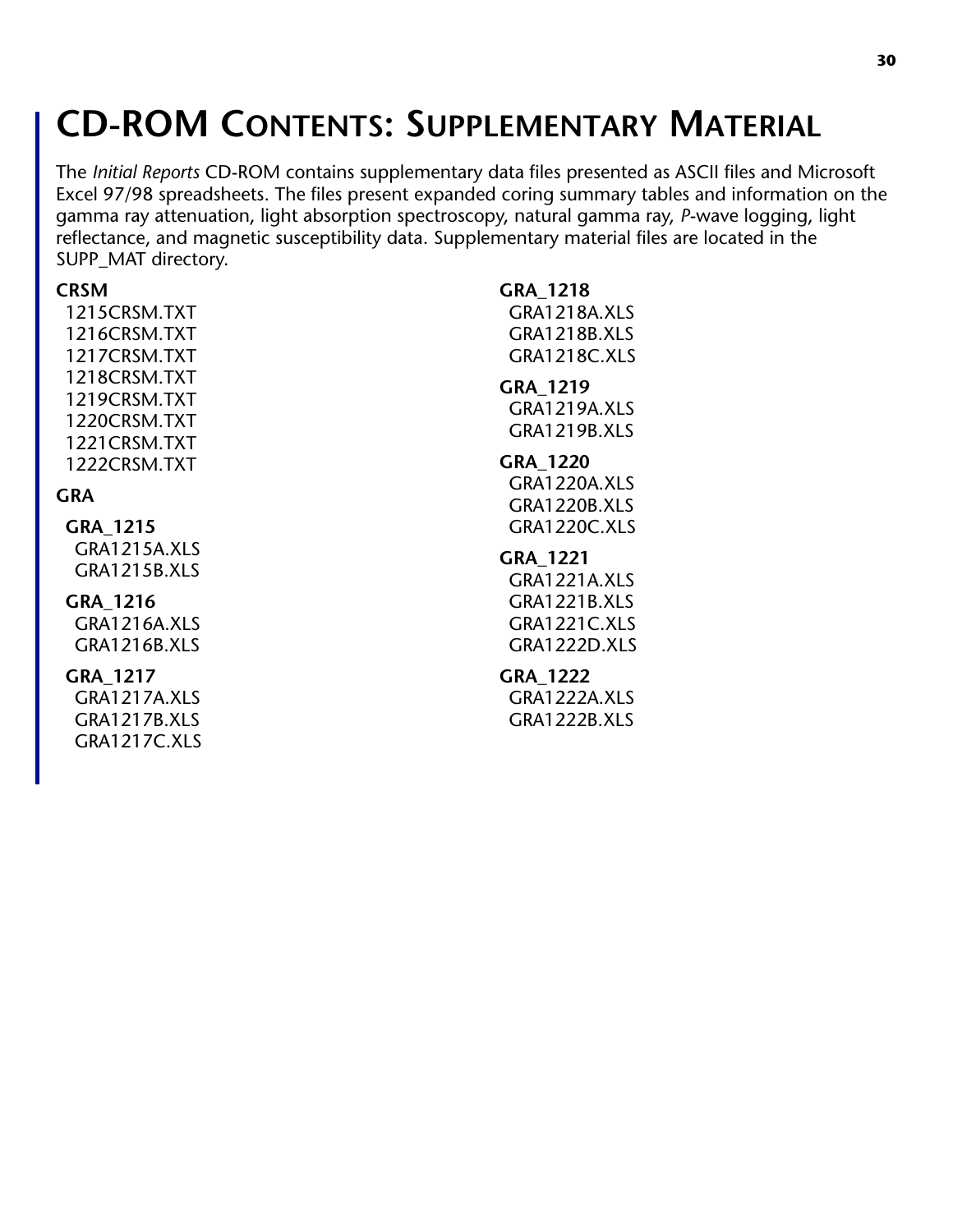#### **LAS**

LAS1215.XLS **LAS\_1216** LAS1216.XLS **LAS\_1217** LAS1217.XLS **LAS\_1218** LAS1218.XLS

**LAS\_1215**

#### **LAS\_1219** LAS1219.XLS

**LAS\_1220** LAS1220.XLS

#### **LAS\_1221** LAS1221.XLS

**LAS\_1222** LAS1222.XLS

#### **NGR**

**NGR\_1216** NGR1216A.XLS NGR1216B.XLS

#### **NGR\_1217**

<span id="page-30-0"></span>NGR1217A.XLS NGR1217B.XLS NGR1217C.XLS

**NGR\_1220** NGR1220A.XLS **NGR\_1222** NGR1222A.XLS NGR1222B.XLS **PWL PWL\_1215** PWL1215A.XLS PWL1215B.XLS **PWL\_1216** PWL1216A.XLS PWL1216B.XLS **PWL\_1217** PWL1217A.XLS PWL1217B.XLS PWL1217C.XLS **PWL\_1220** PWL1220A.XLS PWL1220B.XLS **PWL\_1221** PWL1221A.XLS PWL1221B.XLS PWL1221C.XLS **PWL\_1222** PWL1222A.XLS PWL1222B.XLS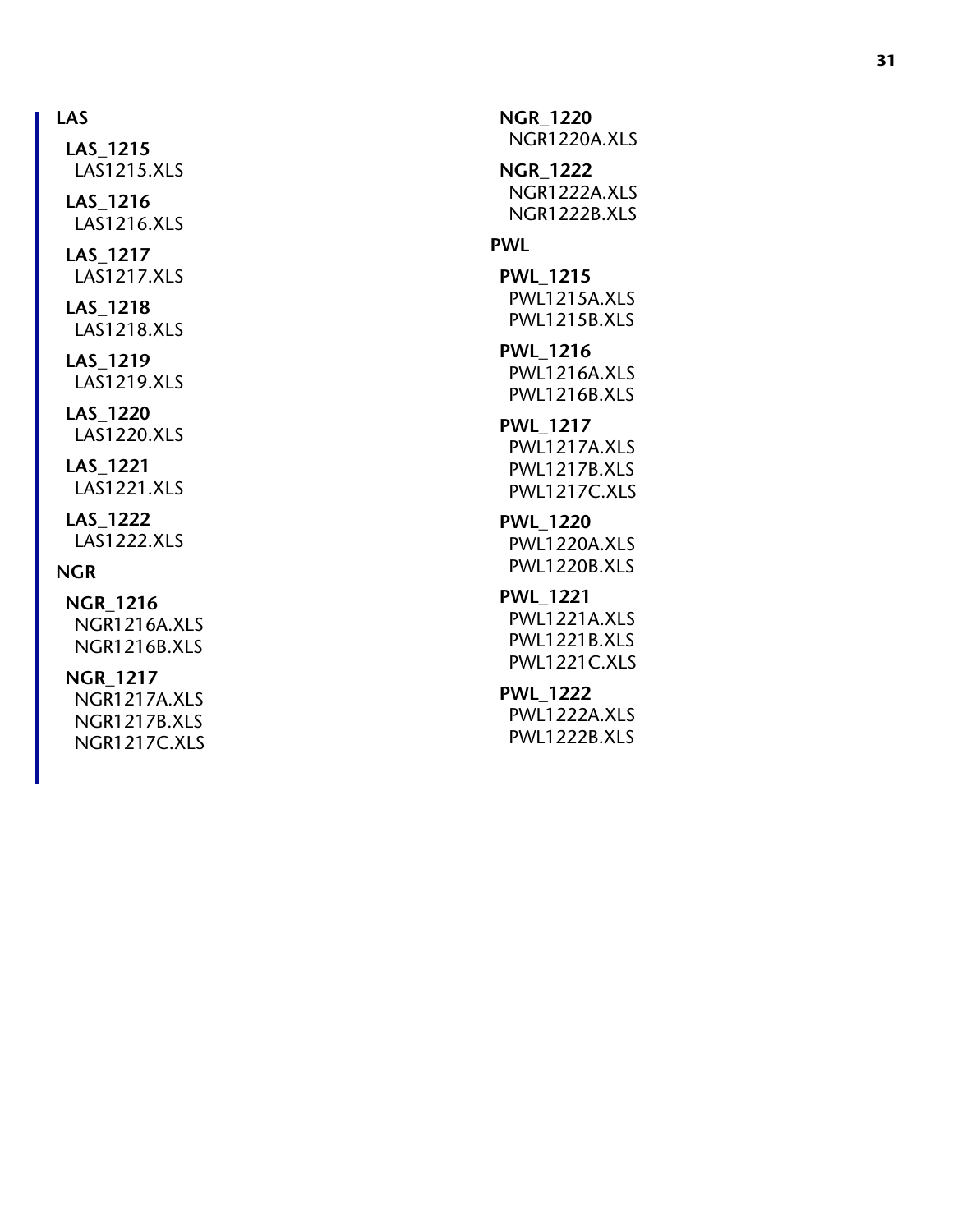#### **RFL**

**RFL\_1215** RFL1215A.XLS RFL1215B.XLS **RFL\_1216** RFL1216A.XLS

### RFL1216B.XLS

### **RFL\_1217**

RFL1217A.XLS RFL1217B.XLS RFL1217C.XLS

#### **RFL\_1218**

RFL1218A.XLS RFL1218B.XLS RFL1218C.XLS

#### **RFL\_1219**

RFL1219A.XLS RFL1219B.XLS

#### **RFL\_1220**

RFL1220A.XLS RFL1220B.XLS RFL1220C.XLS

#### **RFL\_1221**

RFL1221A.XLS RFL1221B.XLS RFL1221C.XLS RFL1222D.XLS

**RFL\_1222** RFL1222A.XLS RFL1222B.XLS **SUS SUS\_1215** SUS1215A.XLS SUS1215B.XLS **SUS\_1216** SUS1216A.XLS SUS1216B.XLS **SUS\_1217** SUS1217A.XLS SUS1217B.XLS SUS1217C.XLS **SUS\_1218** SUS1218A.XLS SUS1218B.XLS SUS1218C.XLS **SUS\_1219** SUS1219A.XLS SUS1219B.XLS **SUS\_1220** SUS1220A.XLS SUS1220B.XLS SUS1220C.XLS

#### **SUS\_1221** SUS1221A.XLS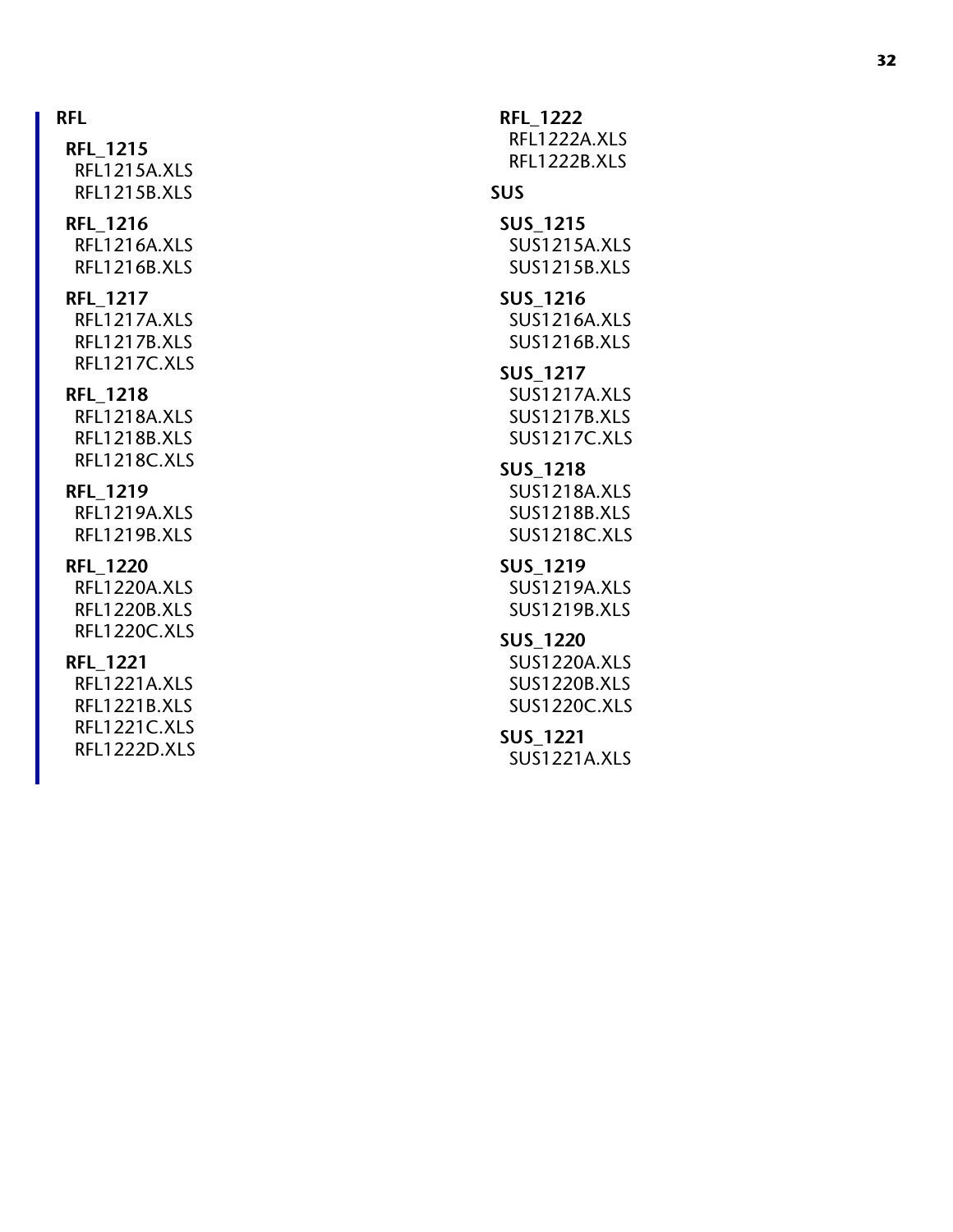SUS1221B.XLS SUS1221C.XLS SUS1222D.XLS

#### **SUS\_1222**

SUS1222A.XLS SUS1222B.XLS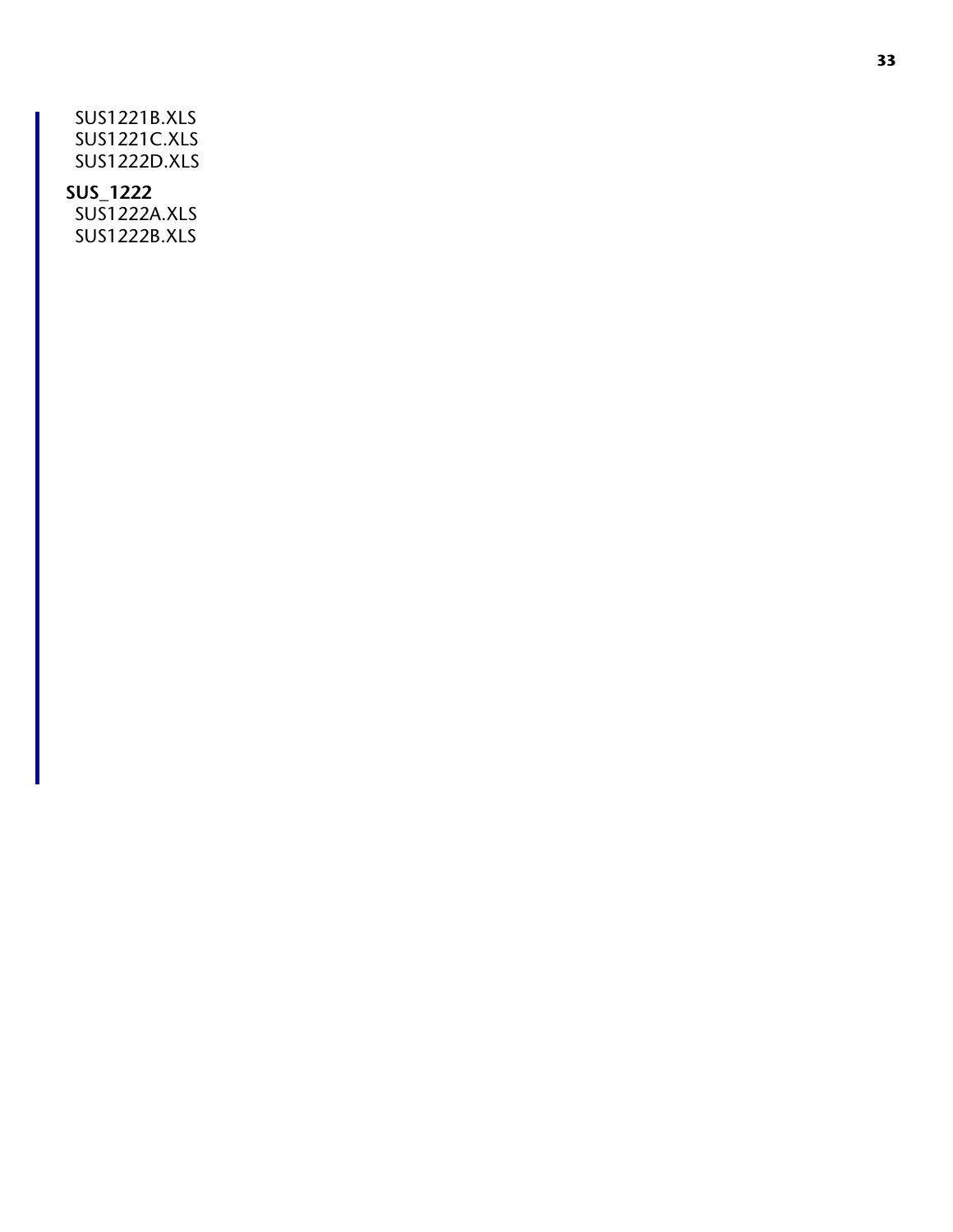# **CD-ROM CONTENTS: DRILLING LOCATION MAPS**

A site map showing the drilling locations for this leg and maps showing the drilling locations of all Ocean Drilling Program (ODP) and Deep Sea Drilling Project (DSDP) drilling sites are available in PDF format.

**[ODP Leg 199 Site Map](#page-0-0)**

**[ODP Map](#page-0-0)** (Legs 100–199)

**[DSDP Map](#page-0-0)** (Legs 1–96)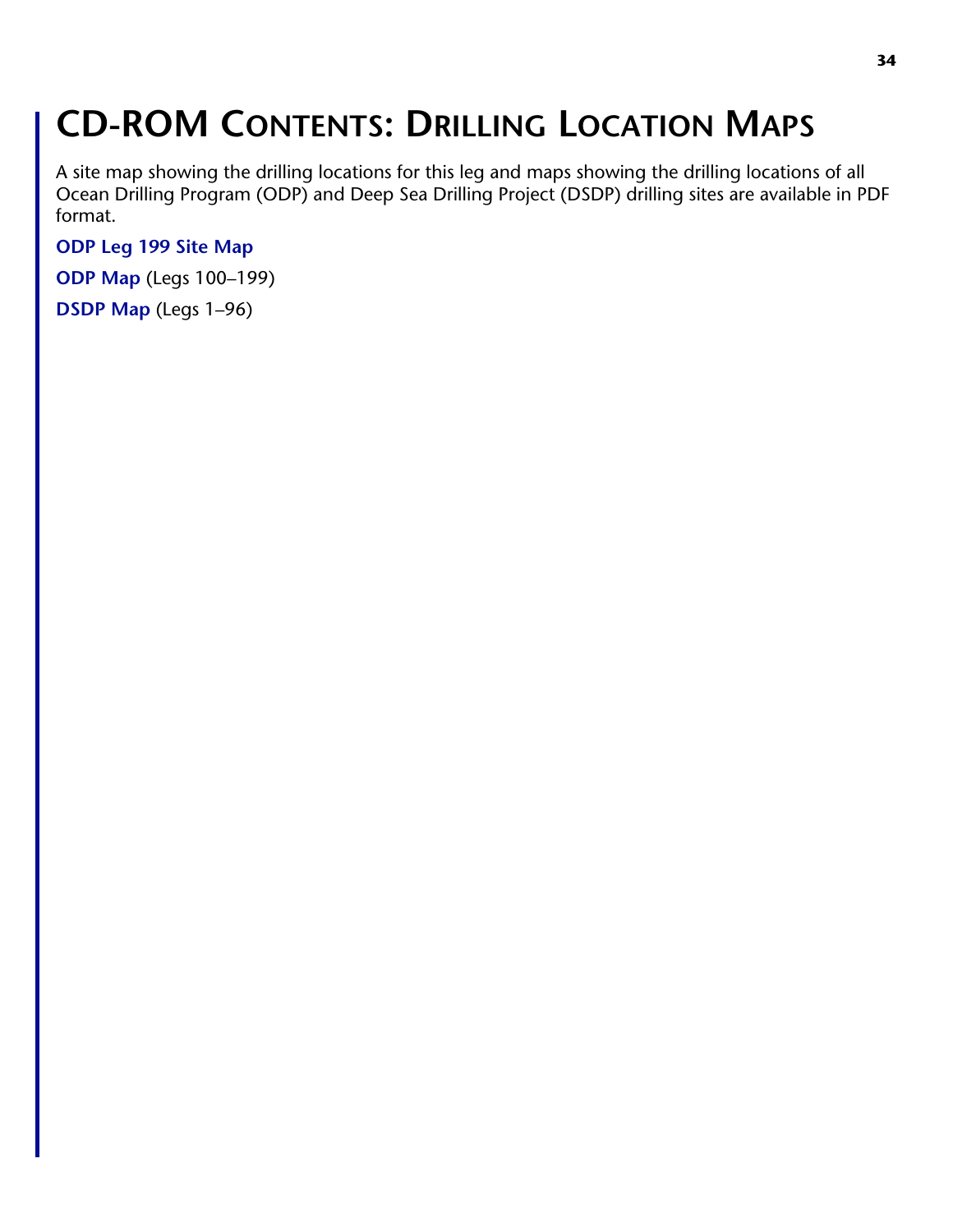### **RELATED LEG DATA**

#### **DOWNHOLE LOGGING AND CORE DATA**

A second CD-ROM is included with this volume. The "Log and Core Data" CD contains Leg 199 depth-shifted and processed downhole logging data and shipboard core logging data (gamma ray attenuation bulk density, magnetic susceptibility, natural gamma radiation, *P*-wave velocity, moisture and density, and color reflectance). The downhole logging data are provided by the Borehole Research Group at the Lamont-Doherty Earth Observatory (LDEO), Wireline Logging Operator for ODP.

Most of the logging and core data included on this CD are available on the World Wide Web at **[www.ldeo.columbia.edu/BRG/ODP.](http://www.ldeo.columbia.edu/BRG/ODP)** If you cannot access this site or want to order the CD, please contact the ODP Logging Services Operator at the Lamont-Doherty Earth Observatory of Columbia University, PO Box 1000, 61 Route 9W, Palisades NY 10964, USA; Tel: (845) 365-8341; Fax: (845) 365- 3182; E-mail: **[borehole@ldeo.columbia.edu.](mailto:borehole@ldeo.columbia.edu)**

The majority of the core data on the CD are available on the Web at **[www-odp.tamu.edu/database.](http://www-odp.tamu.edu/database)**  If you cannot access the ODP database or need additional data, please contact: ODP Data Librarian, Ocean Drilling Program, Texas A&M University, 1000 Discovery Drive, College Station TX 77845- 9547, USA; Tel: (979) 845-8495; Fax: (979) 458-1617; E-mail: **[database@odpemail.tamu.edu.](mailto:database@odpemail.tamu.edu)**

### **COMPILED ELECTRONIC INDEX**

The Compiled Electronic Index of the *Proceedings of the Ocean Drilling Program* included on the volume CD-ROM contains individual indexes of Volumes 101–173, 174B, 175, and 180. The indexes are contained in the directory titled ODPINDEX and are named  $\#H\#NDX.PDF$  ( $\#H\#$  = the leg number). These indexes can be searched individually or collectively.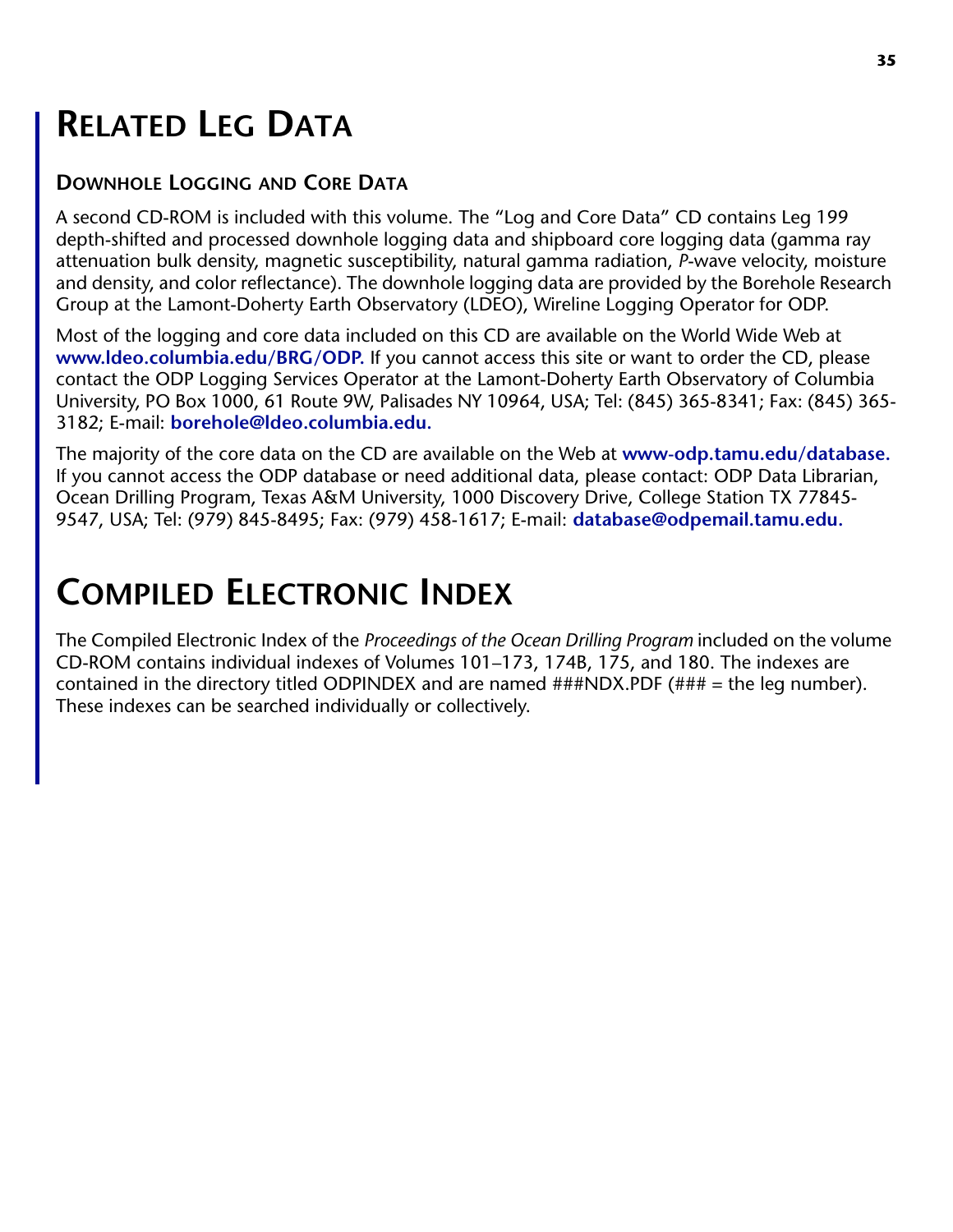### **CD-ROM DIRECTORY STRUCTURE**

| 199IR.PDF<br>(Preliminary pages and table of contents)<br><b>README.PDF</b><br>(Information about the volume CD-ROM)<br><b>README.TXT</b><br>(Information about the volume CD-ROM in ASCII format)<br><b>ACROREAD</b><br><b>MAC</b><br>(Acrobat Reader installation<br><b>WINDOWS</b><br>software and instructions for<br><b>UNIX</b><br>different platforms)<br><b>README.TXT</b><br><b>CONTROLL</b><br><b>MAPS</b><br>199 MAP.PDF<br>(Drilling location maps)<br>(Leg 199 site map)<br><b>ODPMAP.PDF</b><br>(ODP map, Legs 100 through 199)<br><b>DSDPMAP.PDF</b><br>(DSDP map, Legs 1 through 96)<br><b>VOLUME</b><br><b>CHAPTERS</b><br>IR199_01.PDF (Leg 199 Summary)<br>(Volume chapters)<br>(Leg 199 Initial Reports volume)<br>IR199_02.PDF (Explanatory Notes)<br><b>IR199_03.PDF</b> (Global Coupled Climate Model)<br><b>IR199_04.PDF</b> (Seismic Stratigraphy for the<br><b>Paleogene Sedimentary Section)</b><br><b>IR199_05.PDF</b> (Determination of Equatorial<br>Pacific Mineralogy)<br>IR199_06.PDF (Determination of Biogenic Opal)<br><b>IR199_07.PDF</b> (Geochemical Analysis of Bulk<br>Marine Sediment)<br><b>IR199_08.PDF</b> (Site 1215)<br><b>IR199_09.PDF</b> (Site 1216)<br><b>IR199_10.PDF</b> (Site 1217)<br><b>IR199_11.PDF</b> (Site 1218)<br><b>IR199_12.PDF</b> (Site 1219)<br><b>IR199_13.PDF</b> (Site 1220)<br><b>IR199_14.PDF</b> (Site 1221)<br><b>IR199_15.PDF</b> (Site 1222)<br><b>CORES</b><br><b>COR_1215.PDF</b> (Site 1215)<br>(Visual core descriptions, smear<br><b>COR_1216.PDF</b> (Site 1216)<br>slide data tables, and digital<br><b>COR_1217.PDF</b> (Site 1217)<br>core images)<br><b>COR_1218.PDF</b> (Site 1218)<br><b>COR_1219.PDF</b> (Site 1219)<br><b>COR_1220.PDF</b> (Site 1220)<br><b>COR_1221.PDF</b> (Site 1221)<br><b>COR_1222.PDF</b> (Site 1222)<br><b>IMAGES</b> (PDF files of core images)<br><b>TABLES</b><br>IR199_01 (Leg 199 Summary file)<br>(Data tables in ASCII format of<br><b>IR199_02</b> (Explanatory Notes files)<br>smear slide data and selected<br><b>IR199_08</b> (Site 1215 files)<br>biostratigraphy, paleomagnetism,<br>geochemistry, and physical properties<br><b>IR199_09</b> (Site 1216 files)<br>(Continued on next page) |  |        |  |
|----------------------------------------------------------------------------------------------------------------------------------------------------------------------------------------------------------------------------------------------------------------------------------------------------------------------------------------------------------------------------------------------------------------------------------------------------------------------------------------------------------------------------------------------------------------------------------------------------------------------------------------------------------------------------------------------------------------------------------------------------------------------------------------------------------------------------------------------------------------------------------------------------------------------------------------------------------------------------------------------------------------------------------------------------------------------------------------------------------------------------------------------------------------------------------------------------------------------------------------------------------------------------------------------------------------------------------------------------------------------------------------------------------------------------------------------------------------------------------------------------------------------------------------------------------------------------------------------------------------------------------------------------------------------------------------------------------------------------------------------------------------------------------------------------------------------------------------------------------------------------------------------------------------------------------------------------------------------------------------------------------------------------------------------------------------------------------------------------------------------------------------------------------------------------------------------------------------------------|--|--------|--|
|                                                                                                                                                                                                                                                                                                                                                                                                                                                                                                                                                                                                                                                                                                                                                                                                                                                                                                                                                                                                                                                                                                                                                                                                                                                                                                                                                                                                                                                                                                                                                                                                                                                                                                                                                                                                                                                                                                                                                                                                                                                                                                                                                                                                                            |  |        |  |
|                                                                                                                                                                                                                                                                                                                                                                                                                                                                                                                                                                                                                                                                                                                                                                                                                                                                                                                                                                                                                                                                                                                                                                                                                                                                                                                                                                                                                                                                                                                                                                                                                                                                                                                                                                                                                                                                                                                                                                                                                                                                                                                                                                                                                            |  |        |  |
|                                                                                                                                                                                                                                                                                                                                                                                                                                                                                                                                                                                                                                                                                                                                                                                                                                                                                                                                                                                                                                                                                                                                                                                                                                                                                                                                                                                                                                                                                                                                                                                                                                                                                                                                                                                                                                                                                                                                                                                                                                                                                                                                                                                                                            |  |        |  |
|                                                                                                                                                                                                                                                                                                                                                                                                                                                                                                                                                                                                                                                                                                                                                                                                                                                                                                                                                                                                                                                                                                                                                                                                                                                                                                                                                                                                                                                                                                                                                                                                                                                                                                                                                                                                                                                                                                                                                                                                                                                                                                                                                                                                                            |  |        |  |
|                                                                                                                                                                                                                                                                                                                                                                                                                                                                                                                                                                                                                                                                                                                                                                                                                                                                                                                                                                                                                                                                                                                                                                                                                                                                                                                                                                                                                                                                                                                                                                                                                                                                                                                                                                                                                                                                                                                                                                                                                                                                                                                                                                                                                            |  |        |  |
|                                                                                                                                                                                                                                                                                                                                                                                                                                                                                                                                                                                                                                                                                                                                                                                                                                                                                                                                                                                                                                                                                                                                                                                                                                                                                                                                                                                                                                                                                                                                                                                                                                                                                                                                                                                                                                                                                                                                                                                                                                                                                                                                                                                                                            |  |        |  |
|                                                                                                                                                                                                                                                                                                                                                                                                                                                                                                                                                                                                                                                                                                                                                                                                                                                                                                                                                                                                                                                                                                                                                                                                                                                                                                                                                                                                                                                                                                                                                                                                                                                                                                                                                                                                                                                                                                                                                                                                                                                                                                                                                                                                                            |  |        |  |
|                                                                                                                                                                                                                                                                                                                                                                                                                                                                                                                                                                                                                                                                                                                                                                                                                                                                                                                                                                                                                                                                                                                                                                                                                                                                                                                                                                                                                                                                                                                                                                                                                                                                                                                                                                                                                                                                                                                                                                                                                                                                                                                                                                                                                            |  |        |  |
|                                                                                                                                                                                                                                                                                                                                                                                                                                                                                                                                                                                                                                                                                                                                                                                                                                                                                                                                                                                                                                                                                                                                                                                                                                                                                                                                                                                                                                                                                                                                                                                                                                                                                                                                                                                                                                                                                                                                                                                                                                                                                                                                                                                                                            |  |        |  |
|                                                                                                                                                                                                                                                                                                                                                                                                                                                                                                                                                                                                                                                                                                                                                                                                                                                                                                                                                                                                                                                                                                                                                                                                                                                                                                                                                                                                                                                                                                                                                                                                                                                                                                                                                                                                                                                                                                                                                                                                                                                                                                                                                                                                                            |  |        |  |
|                                                                                                                                                                                                                                                                                                                                                                                                                                                                                                                                                                                                                                                                                                                                                                                                                                                                                                                                                                                                                                                                                                                                                                                                                                                                                                                                                                                                                                                                                                                                                                                                                                                                                                                                                                                                                                                                                                                                                                                                                                                                                                                                                                                                                            |  |        |  |
|                                                                                                                                                                                                                                                                                                                                                                                                                                                                                                                                                                                                                                                                                                                                                                                                                                                                                                                                                                                                                                                                                                                                                                                                                                                                                                                                                                                                                                                                                                                                                                                                                                                                                                                                                                                                                                                                                                                                                                                                                                                                                                                                                                                                                            |  |        |  |
|                                                                                                                                                                                                                                                                                                                                                                                                                                                                                                                                                                                                                                                                                                                                                                                                                                                                                                                                                                                                                                                                                                                                                                                                                                                                                                                                                                                                                                                                                                                                                                                                                                                                                                                                                                                                                                                                                                                                                                                                                                                                                                                                                                                                                            |  |        |  |
|                                                                                                                                                                                                                                                                                                                                                                                                                                                                                                                                                                                                                                                                                                                                                                                                                                                                                                                                                                                                                                                                                                                                                                                                                                                                                                                                                                                                                                                                                                                                                                                                                                                                                                                                                                                                                                                                                                                                                                                                                                                                                                                                                                                                                            |  |        |  |
|                                                                                                                                                                                                                                                                                                                                                                                                                                                                                                                                                                                                                                                                                                                                                                                                                                                                                                                                                                                                                                                                                                                                                                                                                                                                                                                                                                                                                                                                                                                                                                                                                                                                                                                                                                                                                                                                                                                                                                                                                                                                                                                                                                                                                            |  |        |  |
|                                                                                                                                                                                                                                                                                                                                                                                                                                                                                                                                                                                                                                                                                                                                                                                                                                                                                                                                                                                                                                                                                                                                                                                                                                                                                                                                                                                                                                                                                                                                                                                                                                                                                                                                                                                                                                                                                                                                                                                                                                                                                                                                                                                                                            |  |        |  |
|                                                                                                                                                                                                                                                                                                                                                                                                                                                                                                                                                                                                                                                                                                                                                                                                                                                                                                                                                                                                                                                                                                                                                                                                                                                                                                                                                                                                                                                                                                                                                                                                                                                                                                                                                                                                                                                                                                                                                                                                                                                                                                                                                                                                                            |  |        |  |
|                                                                                                                                                                                                                                                                                                                                                                                                                                                                                                                                                                                                                                                                                                                                                                                                                                                                                                                                                                                                                                                                                                                                                                                                                                                                                                                                                                                                                                                                                                                                                                                                                                                                                                                                                                                                                                                                                                                                                                                                                                                                                                                                                                                                                            |  |        |  |
|                                                                                                                                                                                                                                                                                                                                                                                                                                                                                                                                                                                                                                                                                                                                                                                                                                                                                                                                                                                                                                                                                                                                                                                                                                                                                                                                                                                                                                                                                                                                                                                                                                                                                                                                                                                                                                                                                                                                                                                                                                                                                                                                                                                                                            |  |        |  |
|                                                                                                                                                                                                                                                                                                                                                                                                                                                                                                                                                                                                                                                                                                                                                                                                                                                                                                                                                                                                                                                                                                                                                                                                                                                                                                                                                                                                                                                                                                                                                                                                                                                                                                                                                                                                                                                                                                                                                                                                                                                                                                                                                                                                                            |  |        |  |
|                                                                                                                                                                                                                                                                                                                                                                                                                                                                                                                                                                                                                                                                                                                                                                                                                                                                                                                                                                                                                                                                                                                                                                                                                                                                                                                                                                                                                                                                                                                                                                                                                                                                                                                                                                                                                                                                                                                                                                                                                                                                                                                                                                                                                            |  |        |  |
|                                                                                                                                                                                                                                                                                                                                                                                                                                                                                                                                                                                                                                                                                                                                                                                                                                                                                                                                                                                                                                                                                                                                                                                                                                                                                                                                                                                                                                                                                                                                                                                                                                                                                                                                                                                                                                                                                                                                                                                                                                                                                                                                                                                                                            |  |        |  |
|                                                                                                                                                                                                                                                                                                                                                                                                                                                                                                                                                                                                                                                                                                                                                                                                                                                                                                                                                                                                                                                                                                                                                                                                                                                                                                                                                                                                                                                                                                                                                                                                                                                                                                                                                                                                                                                                                                                                                                                                                                                                                                                                                                                                                            |  |        |  |
|                                                                                                                                                                                                                                                                                                                                                                                                                                                                                                                                                                                                                                                                                                                                                                                                                                                                                                                                                                                                                                                                                                                                                                                                                                                                                                                                                                                                                                                                                                                                                                                                                                                                                                                                                                                                                                                                                                                                                                                                                                                                                                                                                                                                                            |  |        |  |
|                                                                                                                                                                                                                                                                                                                                                                                                                                                                                                                                                                                                                                                                                                                                                                                                                                                                                                                                                                                                                                                                                                                                                                                                                                                                                                                                                                                                                                                                                                                                                                                                                                                                                                                                                                                                                                                                                                                                                                                                                                                                                                                                                                                                                            |  |        |  |
|                                                                                                                                                                                                                                                                                                                                                                                                                                                                                                                                                                                                                                                                                                                                                                                                                                                                                                                                                                                                                                                                                                                                                                                                                                                                                                                                                                                                                                                                                                                                                                                                                                                                                                                                                                                                                                                                                                                                                                                                                                                                                                                                                                                                                            |  |        |  |
|                                                                                                                                                                                                                                                                                                                                                                                                                                                                                                                                                                                                                                                                                                                                                                                                                                                                                                                                                                                                                                                                                                                                                                                                                                                                                                                                                                                                                                                                                                                                                                                                                                                                                                                                                                                                                                                                                                                                                                                                                                                                                                                                                                                                                            |  |        |  |
|                                                                                                                                                                                                                                                                                                                                                                                                                                                                                                                                                                                                                                                                                                                                                                                                                                                                                                                                                                                                                                                                                                                                                                                                                                                                                                                                                                                                                                                                                                                                                                                                                                                                                                                                                                                                                                                                                                                                                                                                                                                                                                                                                                                                                            |  |        |  |
|                                                                                                                                                                                                                                                                                                                                                                                                                                                                                                                                                                                                                                                                                                                                                                                                                                                                                                                                                                                                                                                                                                                                                                                                                                                                                                                                                                                                                                                                                                                                                                                                                                                                                                                                                                                                                                                                                                                                                                                                                                                                                                                                                                                                                            |  |        |  |
|                                                                                                                                                                                                                                                                                                                                                                                                                                                                                                                                                                                                                                                                                                                                                                                                                                                                                                                                                                                                                                                                                                                                                                                                                                                                                                                                                                                                                                                                                                                                                                                                                                                                                                                                                                                                                                                                                                                                                                                                                                                                                                                                                                                                                            |  |        |  |
|                                                                                                                                                                                                                                                                                                                                                                                                                                                                                                                                                                                                                                                                                                                                                                                                                                                                                                                                                                                                                                                                                                                                                                                                                                                                                                                                                                                                                                                                                                                                                                                                                                                                                                                                                                                                                                                                                                                                                                                                                                                                                                                                                                                                                            |  |        |  |
|                                                                                                                                                                                                                                                                                                                                                                                                                                                                                                                                                                                                                                                                                                                                                                                                                                                                                                                                                                                                                                                                                                                                                                                                                                                                                                                                                                                                                                                                                                                                                                                                                                                                                                                                                                                                                                                                                                                                                                                                                                                                                                                                                                                                                            |  |        |  |
|                                                                                                                                                                                                                                                                                                                                                                                                                                                                                                                                                                                                                                                                                                                                                                                                                                                                                                                                                                                                                                                                                                                                                                                                                                                                                                                                                                                                                                                                                                                                                                                                                                                                                                                                                                                                                                                                                                                                                                                                                                                                                                                                                                                                                            |  |        |  |
|                                                                                                                                                                                                                                                                                                                                                                                                                                                                                                                                                                                                                                                                                                                                                                                                                                                                                                                                                                                                                                                                                                                                                                                                                                                                                                                                                                                                                                                                                                                                                                                                                                                                                                                                                                                                                                                                                                                                                                                                                                                                                                                                                                                                                            |  |        |  |
|                                                                                                                                                                                                                                                                                                                                                                                                                                                                                                                                                                                                                                                                                                                                                                                                                                                                                                                                                                                                                                                                                                                                                                                                                                                                                                                                                                                                                                                                                                                                                                                                                                                                                                                                                                                                                                                                                                                                                                                                                                                                                                                                                                                                                            |  |        |  |
|                                                                                                                                                                                                                                                                                                                                                                                                                                                                                                                                                                                                                                                                                                                                                                                                                                                                                                                                                                                                                                                                                                                                                                                                                                                                                                                                                                                                                                                                                                                                                                                                                                                                                                                                                                                                                                                                                                                                                                                                                                                                                                                                                                                                                            |  |        |  |
|                                                                                                                                                                                                                                                                                                                                                                                                                                                                                                                                                                                                                                                                                                                                                                                                                                                                                                                                                                                                                                                                                                                                                                                                                                                                                                                                                                                                                                                                                                                                                                                                                                                                                                                                                                                                                                                                                                                                                                                                                                                                                                                                                                                                                            |  |        |  |
|                                                                                                                                                                                                                                                                                                                                                                                                                                                                                                                                                                                                                                                                                                                                                                                                                                                                                                                                                                                                                                                                                                                                                                                                                                                                                                                                                                                                                                                                                                                                                                                                                                                                                                                                                                                                                                                                                                                                                                                                                                                                                                                                                                                                                            |  |        |  |
|                                                                                                                                                                                                                                                                                                                                                                                                                                                                                                                                                                                                                                                                                                                                                                                                                                                                                                                                                                                                                                                                                                                                                                                                                                                                                                                                                                                                                                                                                                                                                                                                                                                                                                                                                                                                                                                                                                                                                                                                                                                                                                                                                                                                                            |  |        |  |
|                                                                                                                                                                                                                                                                                                                                                                                                                                                                                                                                                                                                                                                                                                                                                                                                                                                                                                                                                                                                                                                                                                                                                                                                                                                                                                                                                                                                                                                                                                                                                                                                                                                                                                                                                                                                                                                                                                                                                                                                                                                                                                                                                                                                                            |  |        |  |
|                                                                                                                                                                                                                                                                                                                                                                                                                                                                                                                                                                                                                                                                                                                                                                                                                                                                                                                                                                                                                                                                                                                                                                                                                                                                                                                                                                                                                                                                                                                                                                                                                                                                                                                                                                                                                                                                                                                                                                                                                                                                                                                                                                                                                            |  |        |  |
|                                                                                                                                                                                                                                                                                                                                                                                                                                                                                                                                                                                                                                                                                                                                                                                                                                                                                                                                                                                                                                                                                                                                                                                                                                                                                                                                                                                                                                                                                                                                                                                                                                                                                                                                                                                                                                                                                                                                                                                                                                                                                                                                                                                                                            |  |        |  |
|                                                                                                                                                                                                                                                                                                                                                                                                                                                                                                                                                                                                                                                                                                                                                                                                                                                                                                                                                                                                                                                                                                                                                                                                                                                                                                                                                                                                                                                                                                                                                                                                                                                                                                                                                                                                                                                                                                                                                                                                                                                                                                                                                                                                                            |  |        |  |
|                                                                                                                                                                                                                                                                                                                                                                                                                                                                                                                                                                                                                                                                                                                                                                                                                                                                                                                                                                                                                                                                                                                                                                                                                                                                                                                                                                                                                                                                                                                                                                                                                                                                                                                                                                                                                                                                                                                                                                                                                                                                                                                                                                                                                            |  |        |  |
|                                                                                                                                                                                                                                                                                                                                                                                                                                                                                                                                                                                                                                                                                                                                                                                                                                                                                                                                                                                                                                                                                                                                                                                                                                                                                                                                                                                                                                                                                                                                                                                                                                                                                                                                                                                                                                                                                                                                                                                                                                                                                                                                                                                                                            |  |        |  |
|                                                                                                                                                                                                                                                                                                                                                                                                                                                                                                                                                                                                                                                                                                                                                                                                                                                                                                                                                                                                                                                                                                                                                                                                                                                                                                                                                                                                                                                                                                                                                                                                                                                                                                                                                                                                                                                                                                                                                                                                                                                                                                                                                                                                                            |  |        |  |
|                                                                                                                                                                                                                                                                                                                                                                                                                                                                                                                                                                                                                                                                                                                                                                                                                                                                                                                                                                                                                                                                                                                                                                                                                                                                                                                                                                                                                                                                                                                                                                                                                                                                                                                                                                                                                                                                                                                                                                                                                                                                                                                                                                                                                            |  |        |  |
|                                                                                                                                                                                                                                                                                                                                                                                                                                                                                                                                                                                                                                                                                                                                                                                                                                                                                                                                                                                                                                                                                                                                                                                                                                                                                                                                                                                                                                                                                                                                                                                                                                                                                                                                                                                                                                                                                                                                                                                                                                                                                                                                                                                                                            |  |        |  |
|                                                                                                                                                                                                                                                                                                                                                                                                                                                                                                                                                                                                                                                                                                                                                                                                                                                                                                                                                                                                                                                                                                                                                                                                                                                                                                                                                                                                                                                                                                                                                                                                                                                                                                                                                                                                                                                                                                                                                                                                                                                                                                                                                                                                                            |  |        |  |
|                                                                                                                                                                                                                                                                                                                                                                                                                                                                                                                                                                                                                                                                                                                                                                                                                                                                                                                                                                                                                                                                                                                                                                                                                                                                                                                                                                                                                                                                                                                                                                                                                                                                                                                                                                                                                                                                                                                                                                                                                                                                                                                                                                                                                            |  | data.) |  |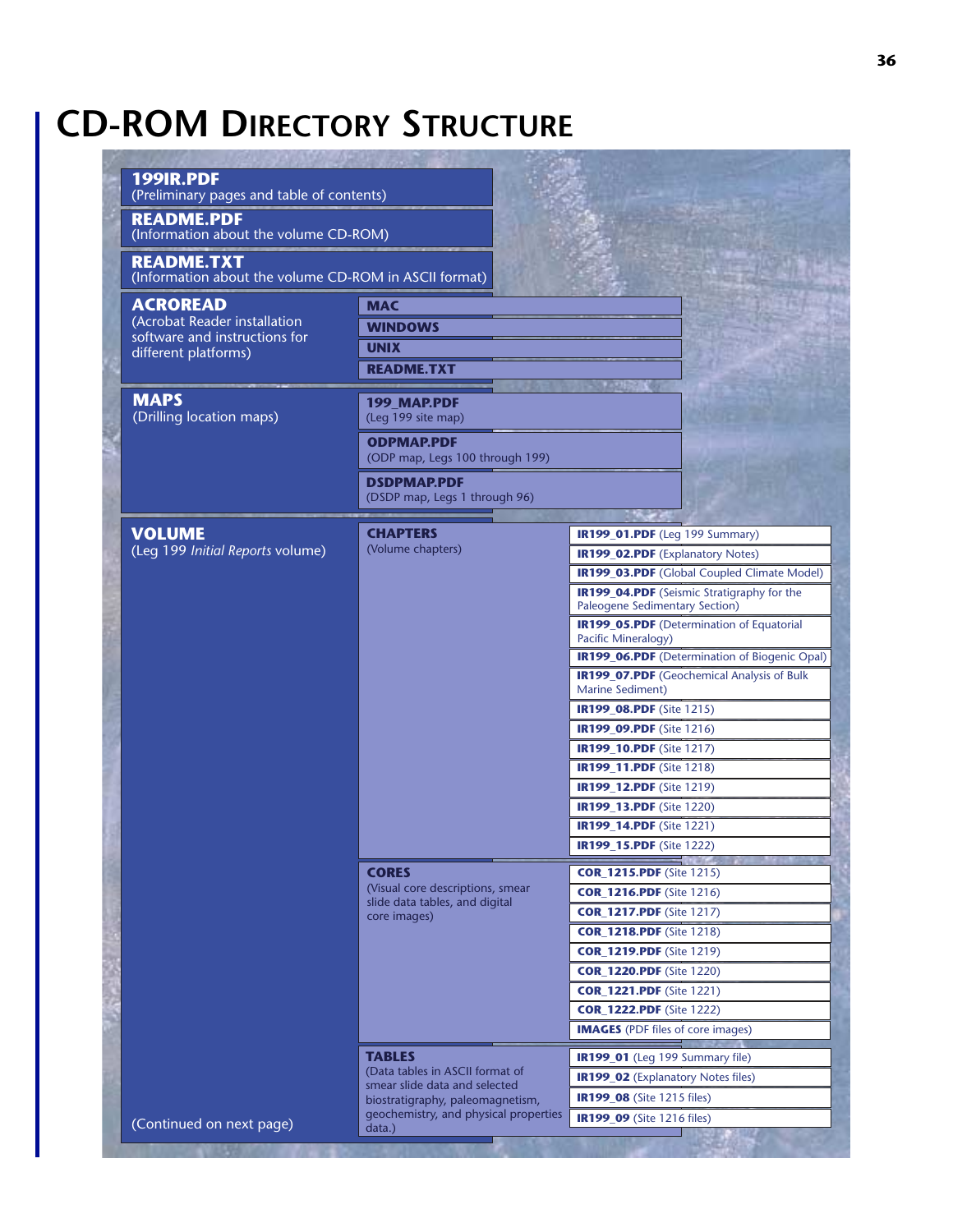# **CD-ROM DIRECTORY STRUCTURE (CONTINUED)**

|                           | <b>TABLES</b>                                                                                  | <b>IR199_10</b> (Site 1217 files)         |
|---------------------------|------------------------------------------------------------------------------------------------|-------------------------------------------|
| (Continued)               | (Continued)                                                                                    | <b>IR199_11</b> (Site 1218 files)         |
|                           |                                                                                                | <b>IR199_12</b> (Site 1219 files)         |
|                           |                                                                                                | <b>IR199_13</b> (Site 1220 files)         |
|                           |                                                                                                | <b>IR199_14</b> (Site 1221 files)         |
|                           |                                                                                                | <b>IR199_15</b> (Site 1222 files)         |
|                           |                                                                                                | <b>S_SLIDES</b> (Sites 1215 through 1222) |
|                           |                                                                                                | <b>README.TXT</b>                         |
|                           | <b>INDEX.PDX</b><br>(Acrobat file used to enable Acrobat Search of the<br>199 Initial Reports) | <b>THE REAL PROPERTY</b>                  |
| <b>SUPP_MAT</b>           | CRSM                                                                                           | 1215CRSM.TXT                              |
| (Supplementary Material)  | (Expanded coring summary tables                                                                | 1216CRSM.TXT                              |
|                           | [CRSM] in ASCII)                                                                               | 1217CRSM.TXT                              |
|                           |                                                                                                | 1218CRSM.TXT                              |
|                           |                                                                                                | 1219CRSM.TXT                              |
|                           |                                                                                                | 1220CRSM.TXT                              |
|                           |                                                                                                | 1221CRSM.TXT                              |
|                           |                                                                                                | 1222CRSM.TXT                              |
|                           | <b>GRA</b>                                                                                     | <b>GRA_1215</b> (Site 1215 files)         |
|                           | (Gamma ray attenuation [GRA] files in<br>Microsoft Excel)                                      | <b>GRA_1216</b> (Site 1216 files)         |
|                           |                                                                                                | <b>GRA_1217</b> (Site 1217 files)         |
|                           |                                                                                                | <b>GRA_1218</b> (Site 1218 files)         |
|                           |                                                                                                | <b>GRA_1219</b> (Site 1219 files)         |
|                           |                                                                                                | <b>GRA_1220</b> (Site 1220 files)         |
|                           |                                                                                                | <b>GRA_1221</b> (Site 1221 files)         |
|                           |                                                                                                | <b>GRA_1222</b> (Site 1222 files)         |
|                           | <b>LAS</b>                                                                                     | LAS_1215 (Site 1215 file)                 |
|                           | (Light absorption spectroscopy [LAS]                                                           | LAS_1216 (Site 1216 file)                 |
| files in Microsoft Excel) |                                                                                                | <b>LAS_1217</b> (Site 1217 file)          |
|                           |                                                                                                | <b>LAS_1218</b> (Site 1218 file)          |
|                           |                                                                                                | <b>LAS_1219</b> (Site 1219 file)          |
|                           |                                                                                                | <b>LAS_1220</b> (Site 1220 file)          |
|                           |                                                                                                | LAS_1221 (Site 1221 file)                 |
|                           |                                                                                                | LAS_1222 (Site 1222 file)                 |
|                           | <b>NGR</b>                                                                                     | <b>NGR_1216</b> (Site 1216 files)         |
|                           | (Natural gamma ray [NGR] data files                                                            | <b>NGR_1217</b> (Site 1217 files)         |
|                           | in Microsoft Excel)                                                                            | <b>NGR_1220</b> (Site 1220 file)          |
|                           |                                                                                                |                                           |